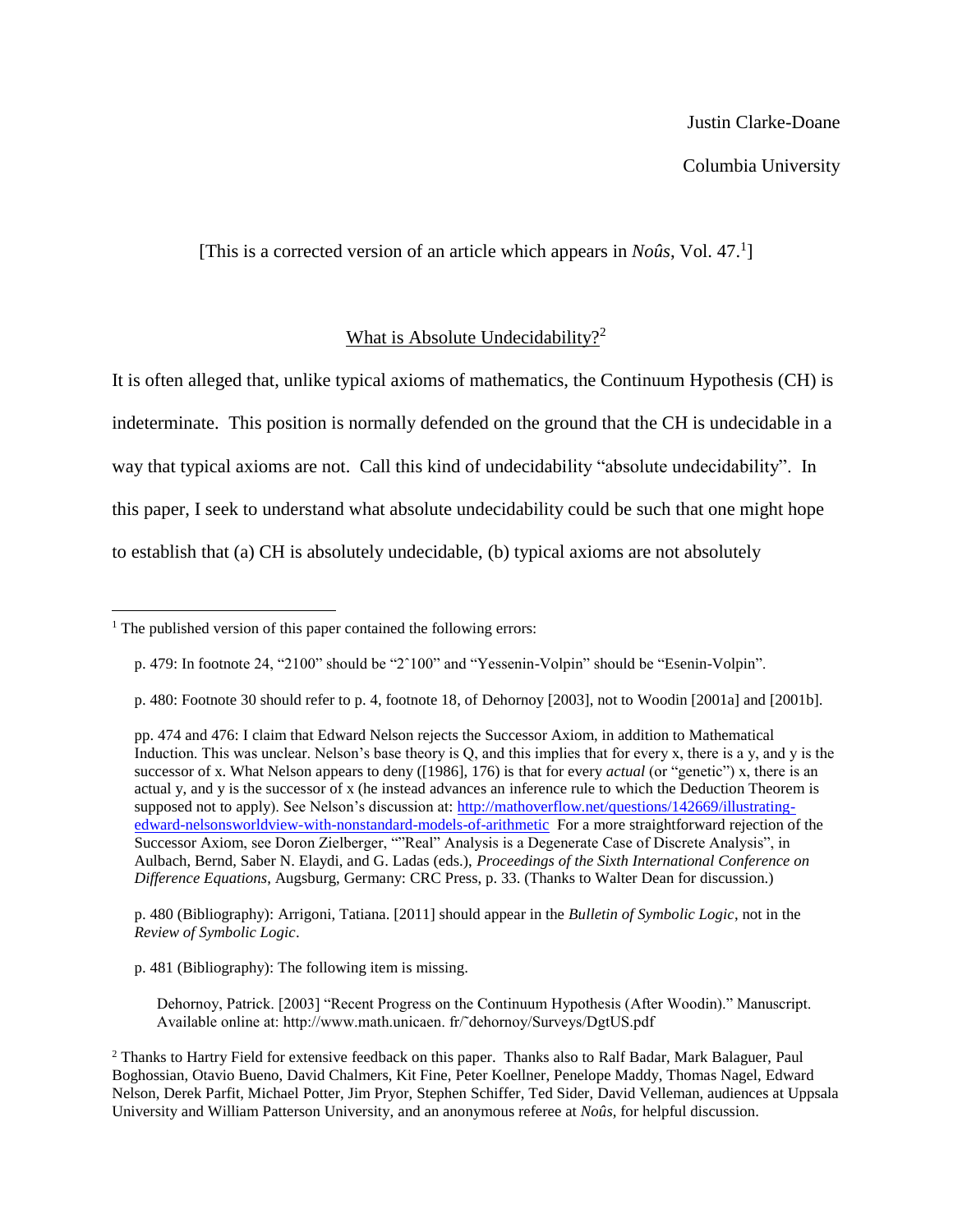undecidable, and (c) if a mathematical hypothesis is absolutely undecidable, then it is indeterminate. I shall argue that on no understanding of absolute undecidability could one hope to establish all of  $(a) - (c)$ . However, I will identify one understanding of absolute undecidability on which one might hope to establish both (a) and (c) to the exclusion of (b). This suggests that a new style of mathematical antirealism deserves attention -- one that does not depend on familiar epistemological or ontological concerns. The key idea behind this new view is that typical mathematical hypotheses are indeterminate because they are relevantly similar to CH.

#### The Argument for the Indeterminacy of CH

George Cantor's Continuum Hypothesis (CH) is the conjecture that there is a bijection between every uncountable subset of the real numbers and the whole set of them, or, equivalently, given the Axiom of Choice, the conjecture that the cardinal number of the real numbers is the next greatest after the cardinal number of the natural numbers. It is often alleged that, unlike typical mathematical hypotheses, CH may be indeterminate. For example, Solomon Feferman writes,

[D]espite all [the recent progress in set-theory]…the Continuum Hypothesis is *still* completely undecided, in the sense that it is independent of all remotely plausible axioms…including all "large" large cardinal axioms which have been considered so far….That may lead one to raise doubts not only about [the program of trying to discover the truth-value of CH] but its very presumptions. Is the Continuum Hypothesis a definite problem as Gödel and many current set-theorists believe? [Feferman 2000, 404 – 405]

Similarly, Donald Martin remarks,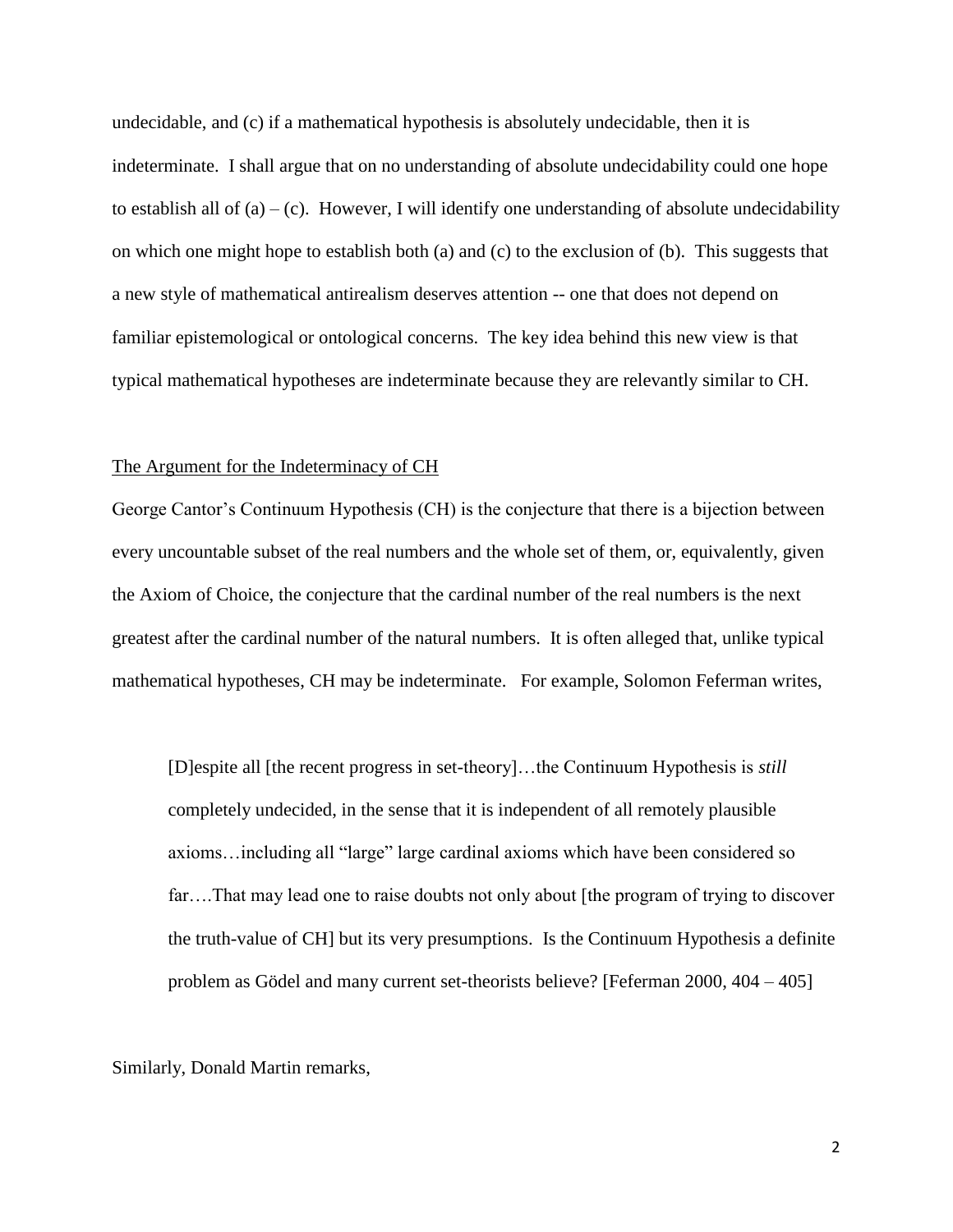Those who argue that the concept of set is not sufficiently clear to fix the truth-value of CH have a position which is at present difficult to assail. As long as no new axiom is found which decides CH, their case will continue to grow stronger, and our assertion that the meaning of CH is clear will sound more and more empty [Martin 1976,  $90 - 91$ ].

Feferman's and Martin's concern is that CH may be broadly analogous to the hypothesis that a man with a borderline-number of hairs on his head is bald. It is widely believed that the question of whether the latter hypothesis is true is, in some sense, not a fully factual one. Of course, the latter hypothesis is *vague*, and CH may not be vague *per se*. The properties mentioned in CH may not admit of borderline cases. But it may still be that the question of whether CH is true fails to be fully factual is something like the way that such vague hypotheses so fail.<sup>3</sup>

Feferman and Martin do not doubt that *typical* mathematical hypotheses are determinate. For example, they do not doubt that the Axiom of Pairs in set theory or the Successor Axiom in arithmetic is determinate. Nor do they doubt that hypotheses that (first-order) follow from such axioms – i.e. typical theorems -- are determinate. They hold that there is something *special* about CH such that, unlike typical mathematical hypotheses, it may be indeterminate.

 $\overline{a}$ 

<sup>3</sup>Of course, on *some* views of indeterminacy -- namely Williamson [2004] -- the question of whether the hypothesis that a man with a borderline-numbers of hairs on his head is bald is true does *not* fail, in any sense, to be fully factual. I believe that the argument that I will make here would be sound even given a Williamsonian understanding of indeterminacy. But I assume for the purposes of this paper that such an understanding of indeterminacy is incorrect, as I take typical advocates of the indeterminacy of CH to assume.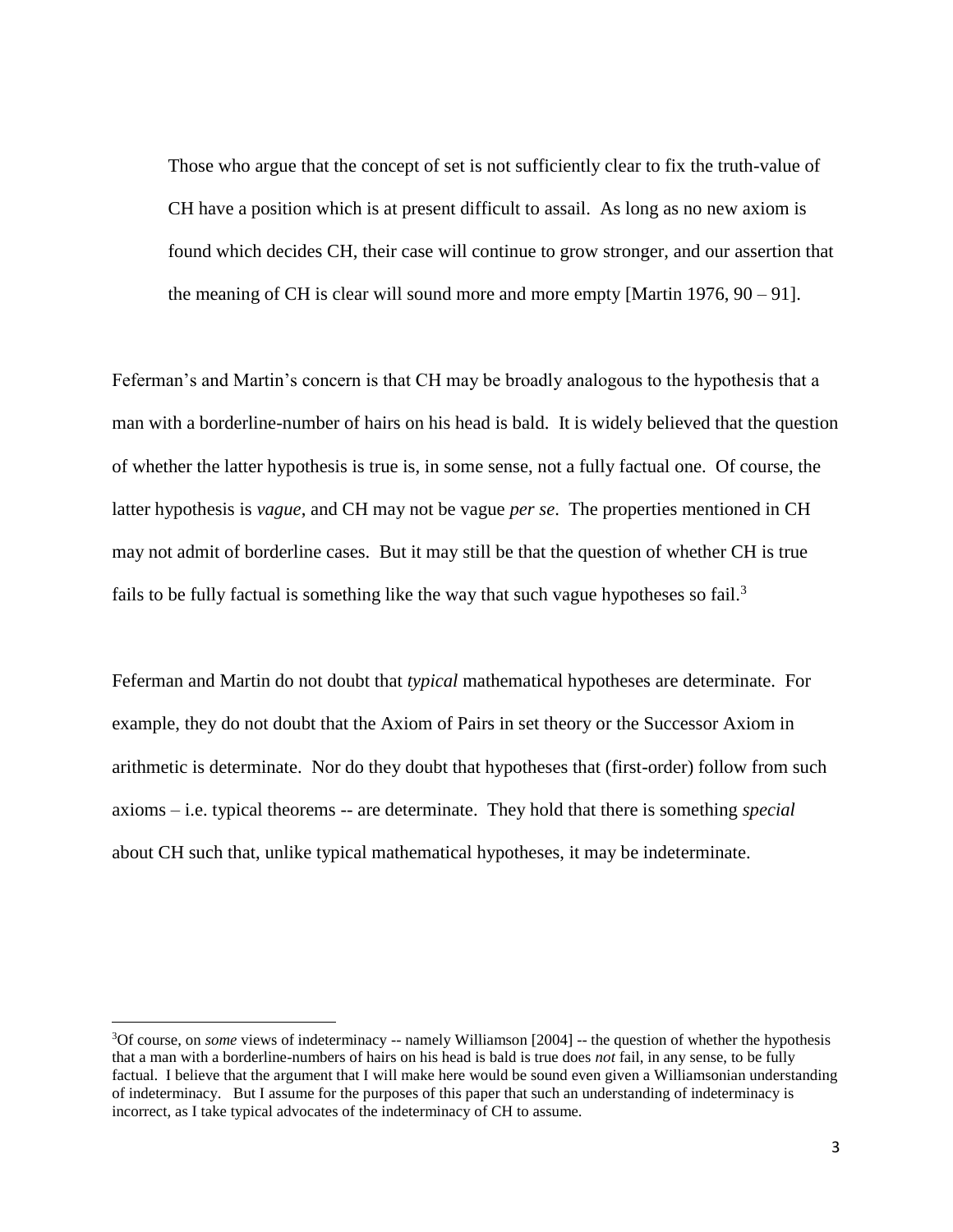Of course, in suggesting that CH may be indeterminate, Feferman and Martin are not denying that either CH or its negation is determinately true *relative to a model*. Given the determinacy of first-order logic, CH is obviously determinately true relative to any model of  $ZFC + CH$ . Feferman and Martin doubt that CH or its negation is determinately true in a *non-relative* way, the way in which typical axioms of mathematics are commonly thought to be true. For example, it is commonly thought that the Successor Axiom (SA) of arithmetic expresses an objective mathematical truth -- the objective truth that every natural number has a successor. While it is, of course, true that *relative to models of PA* every natural number has a successor, it is often thought that there is an *intended* class of models and that SA is determinately true in *that* class.<sup>4</sup> One way of characterizing the question that concerns Feferman and Martin is as the question of whether the intended class of models suffices to make CH or its negation determinately true.

Feferman and Martin are not explicit about the special feature they take CH to have and typical mathematical axioms to lack such that CH, unlike typical axioms of mathematics, may be indeterminate. But the intuitive idea seems to be that CH is undecidable in a way that typical axioms are not. For example, Feferman writes, "…the Continuum Hypothesis is *still* completely undecided, in the sense that it is independent of all remotely plausible axioms…", and Martin qualifies his statement, "As long as no new axiom is found which decides CH…" For convenience, I shall call the relevant kind of undecidability "absolute undecidability".<sup>5</sup> In what follows, I take up the question of what absolutely undecidability could be such that one might hope to establish that (a) CH is absolutely undecidable, (b) typical axioms are not absolutely

<sup>&</sup>lt;sup>44</sup> There are familiar reasons to take this point of view seriously. For example, we know from Godel that  $PA +$ Con(PA) and PA + ~Con(PA) are each true relative to some model (if PA is). But, *prima facie*, PA + Con(PA) must be determinately true, while  $PA + \sim Con(PA)$  must be determinately false (if PA is true, and, hence, consistent).

<sup>&</sup>lt;sup>5</sup> I borrow the term "absolutely undecidable" (or "unsolvable") from Godel [1951]. See also Koellner [2009].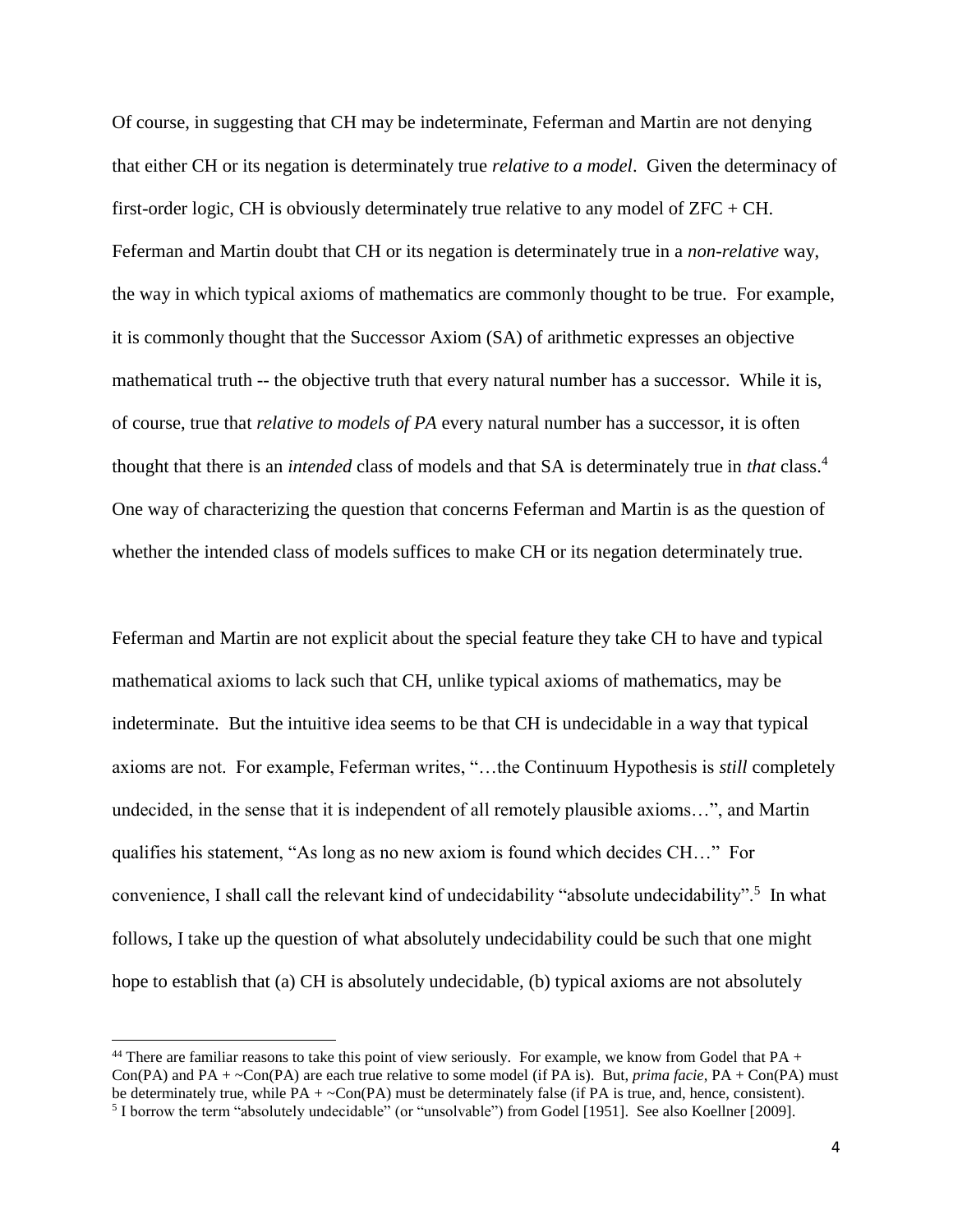undecidable, and (c) if a mathematical hypothesis is absolute undecidable, then it is indeterminate.

### Absolute Undecidability as Formal Undecidability with respect to Plausible Axioms

The *prima facie* obvious answer to the question at issue is simply that absolute undecidability is (first-order) *formal undecidability*. Neither CH nor its negation is (first-order) provable from the axioms. The problem with the obvious answer is that of specifying the set of axioms with respect to which CH is supposed to be formally undecidable. For a start, of course, one might claim, with Feferman, that CH is formally undecidable with respect to all *plausible* axioms. But this just raises the question of what counts as a plausible axiom.<sup>6</sup> Typical advocates of the determinacy of CH *deem* sets of axioms as plausible with respect to which CH is *not* formally undecidable. For example, Devlin deems  $V = L$  as plausible.<sup>7</sup> But  $V = L$  proves both CH and the Generalized Continuum Hypothesis. Similarly, Hugh Woodin claims that we should want an Omega-complete theory of  $H(w2)$ , the level at which CH lives.<sup>8</sup> But, given the Strong Omegaconjecture (the conjunction of a completeness conjecture for Omega-logic and the conjecture that the AD+-conjecture is Omega-valid), Woodin proved that any Omega-complete theory of  $H(w2)$ Omega-implies not-CH.<sup>9</sup> Finally, Foreman maintains that "Generic Large Cardinal Axioms"

<sup>&</sup>lt;sup>6</sup> I treat plausibility as a stance-independent feature of axioms, as Koellner [2009] or Maddy [2011] treat cognate notions. I will say that A *deems* axiom p plausible where one might have said p is (stance-dependent) plausible *relative to* A. See the next section for discussion of an analysis of absolute undecidability in terms of what mathematicians *deem* plausible.

<sup>7</sup> See Devlin [1973], [1977], or [1984]. See also Jensen [1995] and Arrigoni [2011].

<sup>8</sup> See Woodin [2001a] and [2001b]. (Woodin's view regarding CH may be changing. This will not affect the basic line of argument in what follows. For a popular discussion of Woodin's current view, and one alternative to it, see [Wolchover](https://www.simonsfoundation.org/authors/natalie-wolchover/?quanta) [2013].)

<sup>&</sup>lt;sup>9</sup> See Koellner's [2009].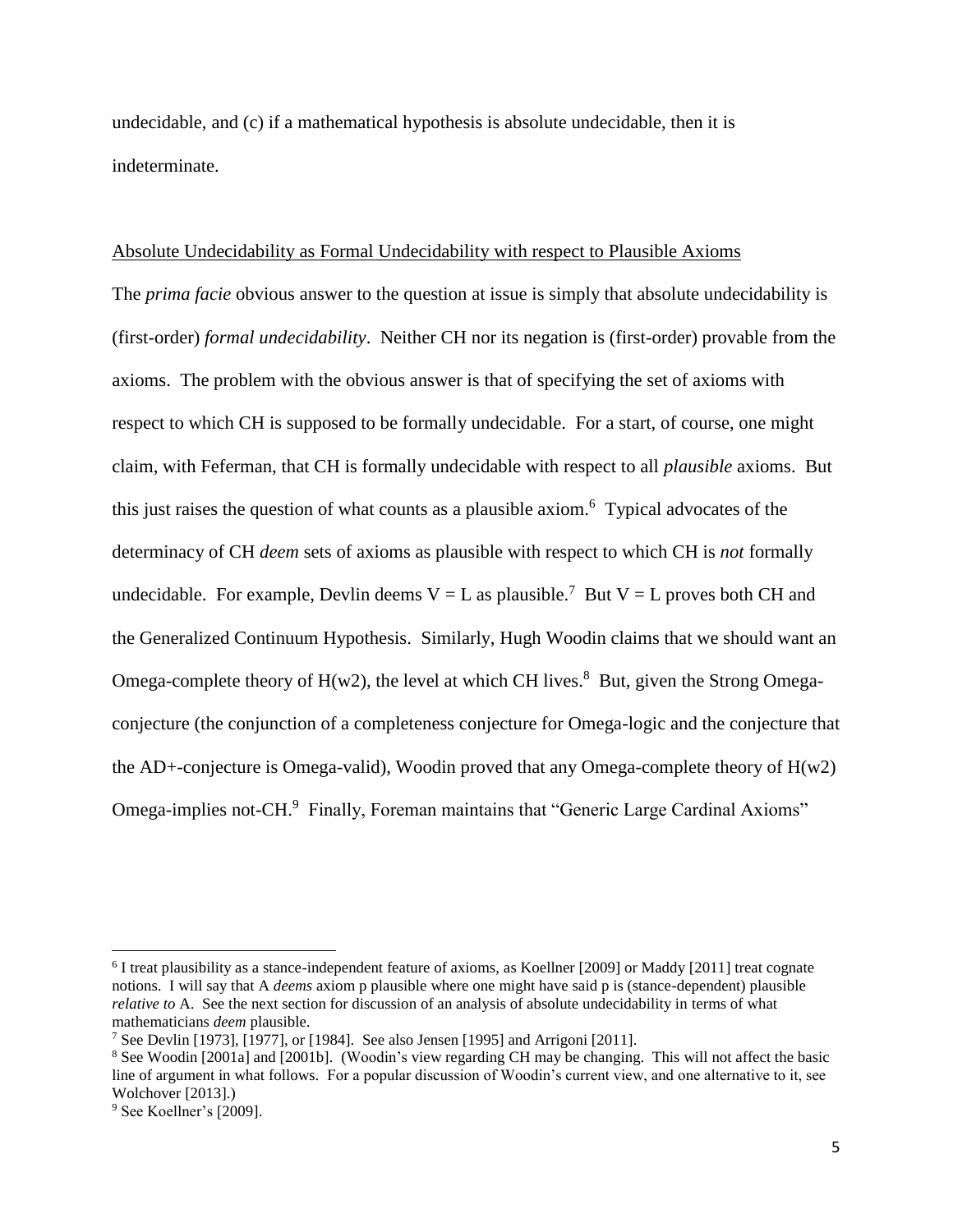(GLC) inherit the plausibility of traditional large cardinal axioms.<sup>10</sup> However, like  $V = L$ , GLC prove both CH and the Generalized Continuum Hypothesis.

Of course, there might be non-question-begging arguments against some of these positions. For example, suppose that the Strong Omega-Conjecture is false. Then, since Woodin's position depends on it, a disproof of the Strong Omega-conjecture would undermine Woodin's position. Similarly, it is sometimes doubted whether Forman's GLC are consistent. Suppose that they are not. Then, since Foreman's position depends on the consistency of GLC, a proof of their inconsistency would undermine Foreman's position. But Devlin's view that  $V = L$  is plausible depends on no outstanding conjectures (save that  $V = L$  is consistent, which is hardly doubted). Moreover, the Strong Omega-Conjecture may well be true and Foreman's GLC may well be consistent. In the absence of *novel challenges* to the plausibility of such principles, the suggestion that CH is formally undecidable with respect to plausible axioms just blatantly assumes what typical advocates of the determinacy of CH explicitly deny. It seems, then, that at least if one is going to argue for  $(a) - (c)$  in a non-question-begging way, absolute undecidability cannot be understood simply as formal undecidability with respect to plausible axioms.

## As Formal Undecidability with respect to Axioms that are Deemed Plausible

Rather than trying to understand absolute undecidability in terms of the contentious notion of a plausible set of axioms, perhaps it should be understood in terms of the more tractable notion of a set of axioms that is *deemed* plausible. The problem with CH, it might be thought, is precisely that the plausibility of axioms that formally decide it *is contentious*. At a first approximation, we

<sup>&</sup>lt;sup>10</sup> See Foreman Ibid.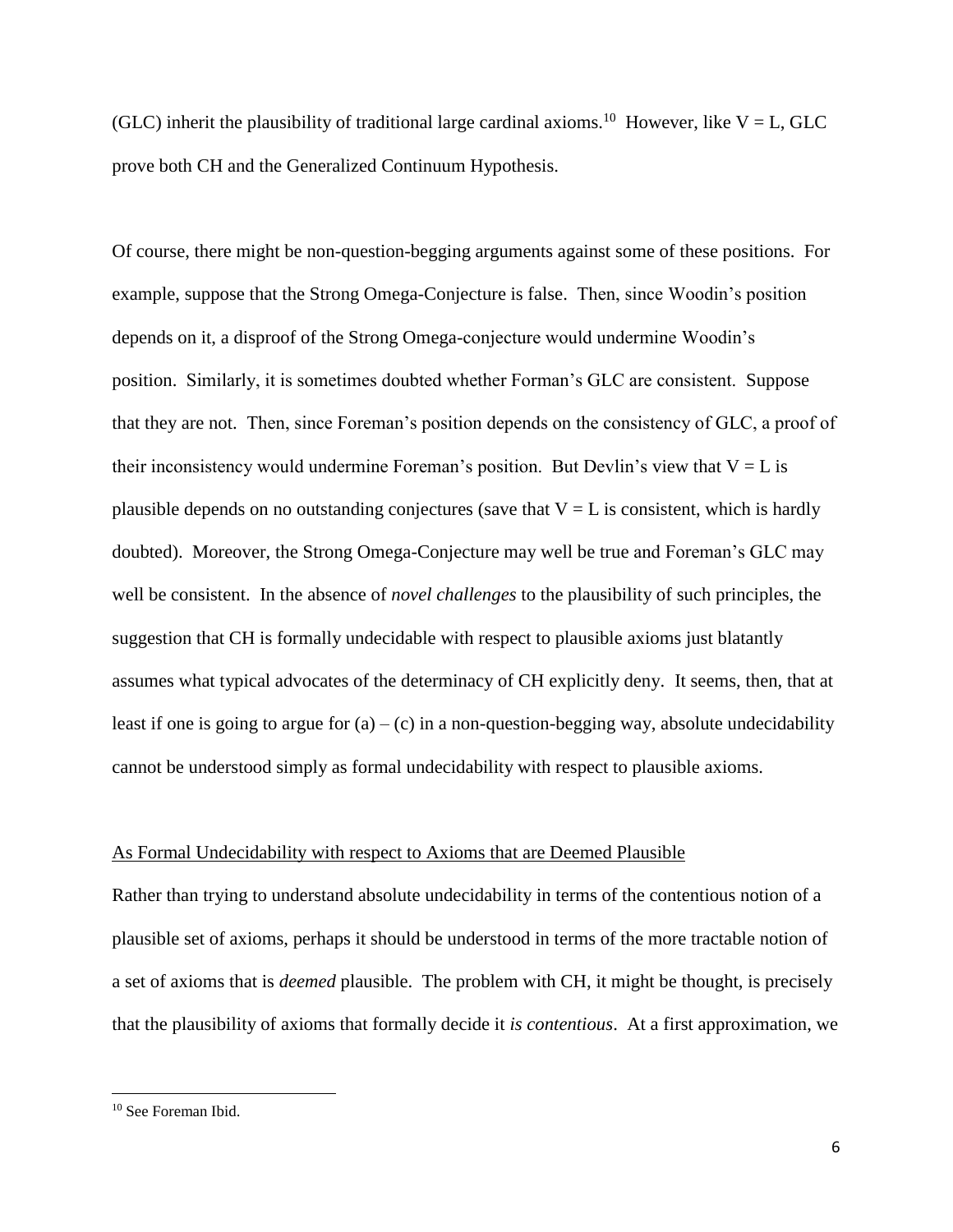might say that, unlike typical mathematical hypotheses, CH is absolutely undecidable in the sense that it is formally undecidable with respect to axioms that are *deemed* plausible by most.

But what is the group with respect to which this hypothesis is supposed to be evaluated? It cannot be *all* mathematicians. It is doubtful that typical mathematicians have a view as to which axioms are plausible (it is doubtful that they could even name the axioms of a single system of set theory).<sup>11</sup> But if there is no non-empty set of axioms that most mathematicians deem plausible, then *every* axiom is absolutely undecidable in the present sense (because every axiom is formally undecidable with respect to the empty set of axioms).<sup>12</sup> But nor can the relevant group simply be mathematicians with views as to which axioms are plausible. Many such mathematicians may not be in a position to assess axioms that formally decide CH. Vanishingly few mathematicians actually work on CH, and arguments and evidence relevant to it are highly inaccessible to the non-specialist. The fact, if it is one, that CH is formally undecidable with respect to axioms that are deemed plausible by most mathematicians with views as to which axioms are plausible only because those among them who are not familiar with relevant arguments and evidence continue to disagree does nothing to suggest that CH is indeterminate.<sup>13</sup>

 $11$  For an assessment of the typical mathematician's knowledge of foundational matters (which still seems accurate), see Kriesel [1967].

 $12$  That is, every axiom which is consistent and not a (first-order) logical truth is so undecidable.

 $<sup>13</sup>$  Indeed, even if CH does not afford a real life example of an axiom that primarily generates disagreement among</sup> non-experts, Projective Determinacy (PD) may well. It may be that PD fails to enjoy convergence among mathematicians with views as to which axioms are plausible. But the case for PD, which has only been developed over the last several decades, is highly subtle, turning on a wide body of results concerning the properties of "simple" sets of reals and connections between determinacy and large cardinal principles. Moreover, *among those who seem privy to such arguments and evidence* there may well be majority agreement as to the truth of PD. For more on the virtues of PD, see Woodin [2001a].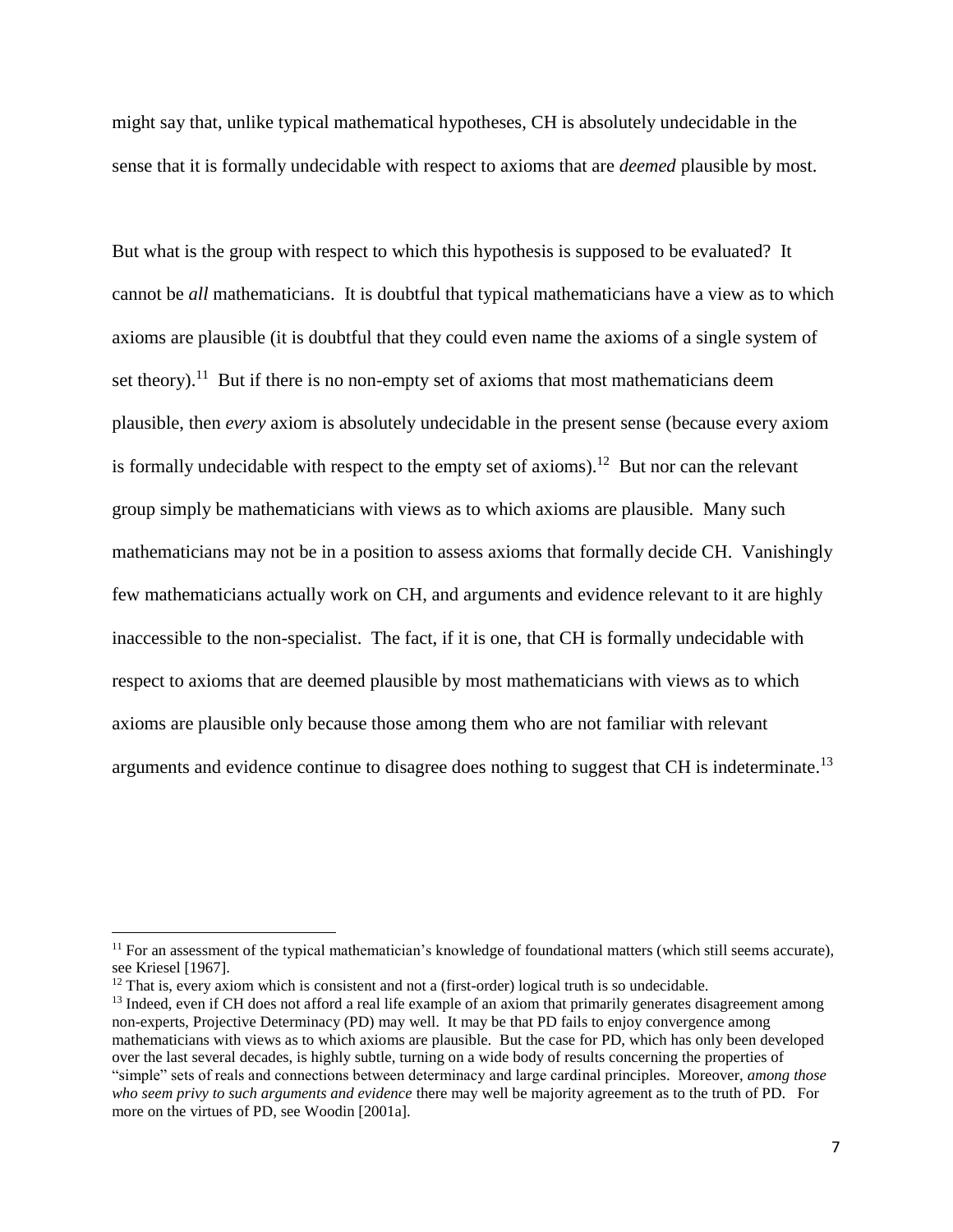A more promising suggestion is that the relevant group is mathematicians with views as to which axioms are plausible *that are familiar with arguments and evidence relevant to CH*. It is plausible that CH is formally undecidable with respect to axioms that most such mathematicians deem plausible. Mathematicians with views as to which axioms are plausible that are familiar to arguments relevant CH are primarily limited to those that actually work on CH and intimately related questions – i.e. to the likes of Devlin, Woodin, and Foreman. It does not seem that there is majority convergence among such mathematicians with respect to a set of axioms that formally decides CH. Nevertheless, it is doubtful that (b) typical axioms of mathematics are not absolutely undecidable in the present sense. It seems that among those mathematicians with views as to which axioms are plausible *that are familiar with arguments relevant to an axiom, A* -- typically, those who actually work on axiom, A, and intimately related matters -- there is normally a great deal of disagreement as to the truth-value of A. As Thomas Forster writes,

[F]or people who want to think of foundational issues as resolved…[the standard axioms provide] an excuse for them not to think about foundational issues any longer. It's a bit like the role of the Church in Medieval Europe: it keeps a lid on things that really need lids. Let the masses believe in [standard] set theory. To misquote Chesterton "If people stop believing in [standard] set theory, they won't believe nothing, they'll believe anything [Forster Forthcoming,  $15$ ]!<sup>14</sup>

<sup>&</sup>lt;sup>14</sup> See also Bell and Hellman [2006], p. 64. They write, "Contrary to the popular (mis)conception of mathematics as a cut-and-dried body of universally agreed upon truths…as soon as one examines the foundations of mathematics [the question of what axioms are true] one encounters divergences of viewpoint…that can easily remind one of religious, schismatic disagreement."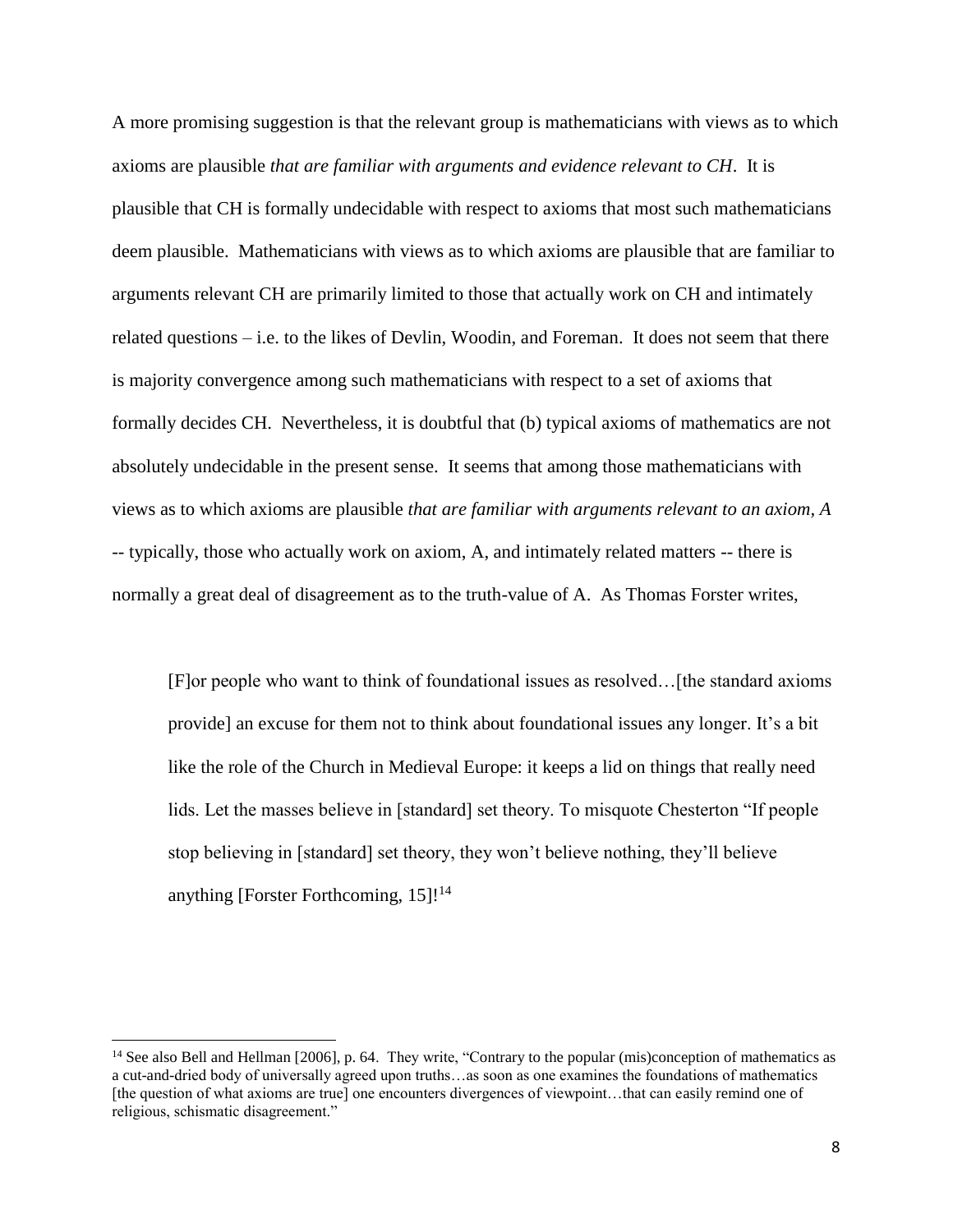Of course, it might be thought that there is not more agreement among those working on typical axioms such as the Least Upper Bound axiom (LUB) because most mathematicians believe that they, unlike CH or its negation, are determinately true, and see no more reason to become acquainted with serious research into their truth-values than to become acquainted with serious research into the truth-value of  $F = ma$ . But, first, the fact remains that such mathematicians are unlikely to be familiar with arguments and evidence relevant to the likes of LUB -- just as those who do not directly work on CH are unlikely to be familiar with arguments relevant to CH. It is hard to see, again, how agreement over the likes of LUB among the relevantly ignorant could help to establish that LUB is determinate. Second, it remains unobvious at best that most mathematicians have a serious view as to the question of whether such axioms as LUB are determinately true or false. Mathematicians are overwhelmingly concerned with questions of *logic* -- questions of *what follows from what*. It is an open question at best whether those among them who do not directly acquaint themselves with work relevant to the truth-value of the likes of LUB nonetheless harbor serious views on the matter.

However, even if it *were* the case that (b) typical axioms are not absolutely undecidable in the present sense, it would still be doubtful that (c) if a mathematical hypothesis is absolutely undecidable, then it is indeterminate. There is a problem with *any* suggestion that takes numbers of mathematicians who *actually* happen to disagree over a hypothesis, H, to settle the determinacy of H – even if those mathematicians are relevantly knowledgeable. How opinions are distributed on an issue tends to depend on highly contingent factors that seem irrelevant to the determinacy of H. For example, it might be that Foreman's point of view on CH has not generated majority convergence among those familiar with relevant arguments and evidence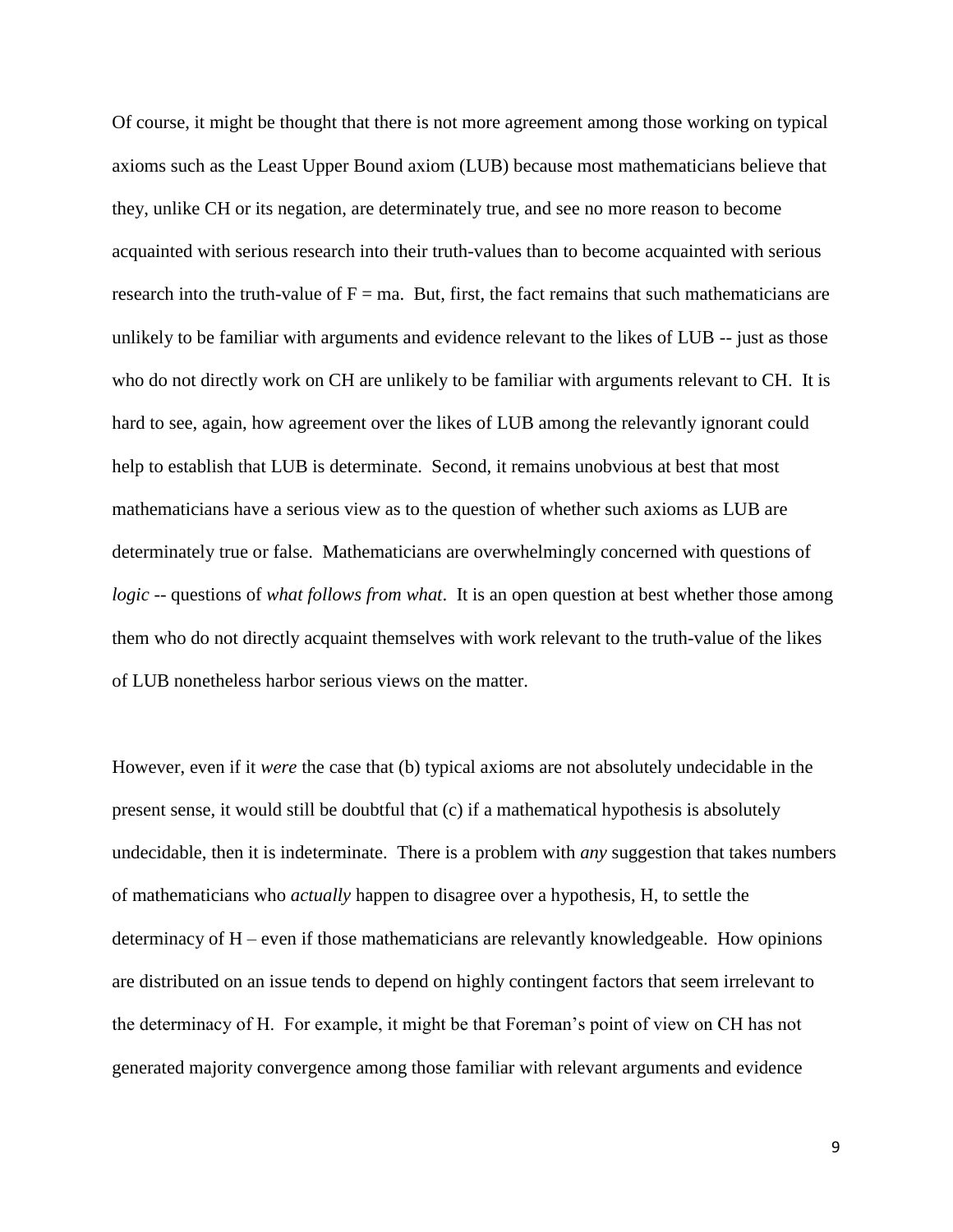simply because he has had very few graduate students, or because the continuum problem is not a significant area of research at his university, or because his approach is especially difficult to understand. If the world were slightly different from this one, Foreman's GLC would have commanded majority convergence among relevantly knowledgeable mathematicians, and CH would not have been absolutely undecidable in the present sense after all. It is hard to believe that, given that CH would have been determinate in such a world, it is indeterminate in ours.<sup>15</sup>

As Non-Unique Decidability with respect to Axioms Endorsed by Cognitively Flawless Agents This suggests that the way in which actual disagreement over a hypothesis, H, among relevantly knowledgeable mathematicians might bear on the absolute undecidability of H is *indirectly*. Disagreement over H among the relevantly knowledgeable may afford *defeasible reason* to think that there *could* be disagreement as to that truth-value of H among *cognitively flawless agents* - and H is *absolutely undecidable* just in case there could be such disagreement.<sup>16</sup>

By *cognitively flawless agents*, I mean agents whose cognitive virtues can be specified in a way that is independent of the status of the hypothesis at issue. Roughly, an agent is *cognitively flawless* with respect to a hypothesis, H, if it is logically omniscient, competent with concepts relevant to H, perfectly imaginative, sincere, attentive, and so on. (Such agents must not be omniscient *in general*, since then they would trivially agree as to the status of H.) The intuitive idea of a cognitively flawless agent with respect to a hypothesis, H, is that of an agent that does

 $\overline{a}$ 

<sup>&</sup>lt;sup>15</sup> This follows from the assumption that a given mathematical hypothesis has whatever truth-value status it has of necessity. But it should seem plausible even to one, such as Field [1989] or Balaguer [2001], who denies this. <sup>16</sup> If we assume that for any mathematical hypothesis, H, any cognitively flawless agent either endorses H or endorses not-H, then the current proposal says that a hypothesis is absolutely undecidable just in case it is formally undecidable with respect to the set of axioms that would be endorsed by any cognitively flawless agent.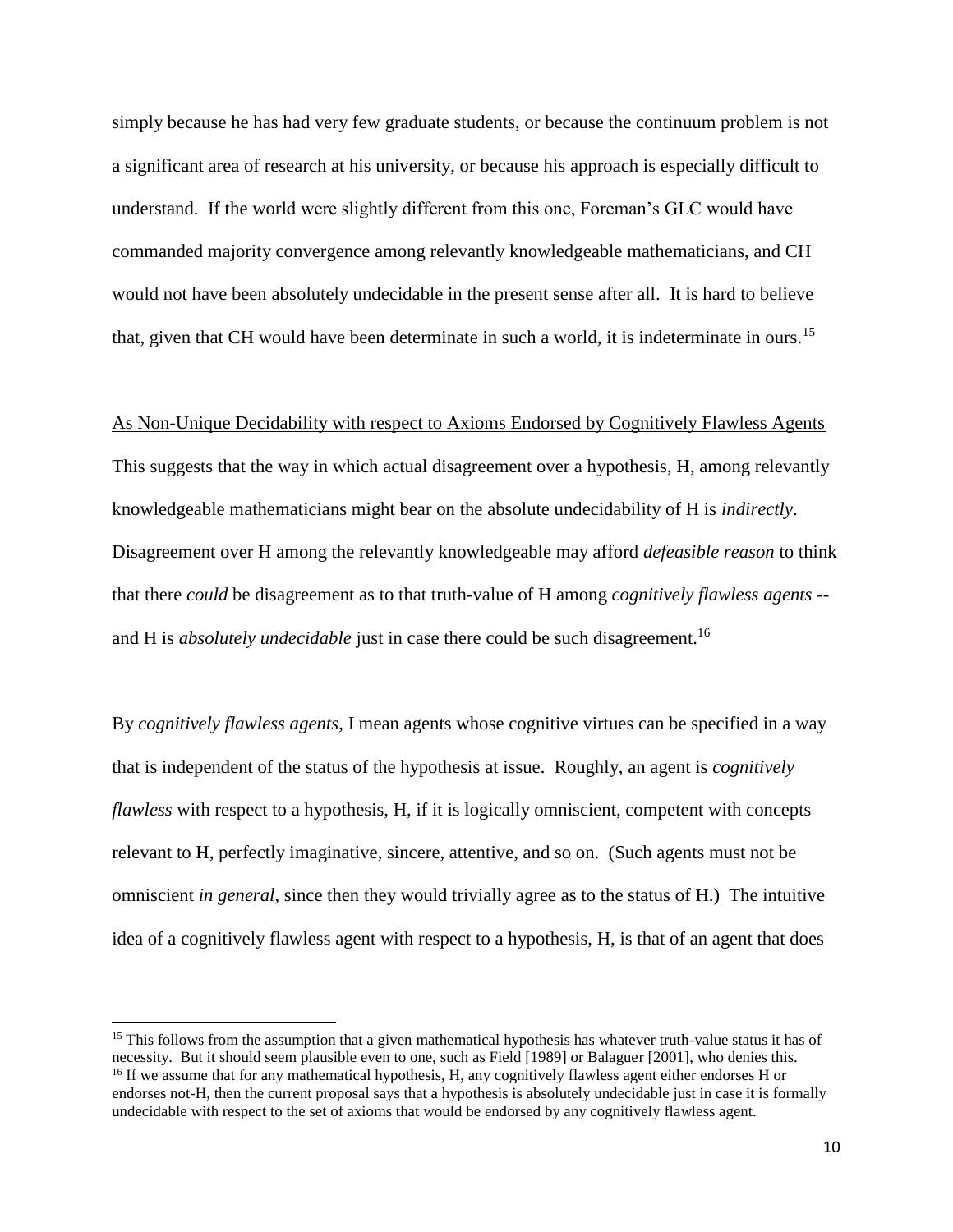the best it theoretically could with respect to H, given its evidence (e.g. observations or intuitions).

This understanding of absolute undecidability finally makes it intelligible why someone might hold that (c) if a mathematical hypothesis is absolutely undecidable, then it is indeterminate. There is something *prima facie* bizarre in the view that there are mathematical truths that radically outstrip out ability to detect them, in the sense that even a *cognitively flawless* agent could fail to grasp them. In this respect, mathematics may differ from empirical science. Arguably, the view that there could be physical truths that are undetectable by a cognitively flawless agent is all but constitutive of physical realism. But the corresponding view in mathematics is harder to take seriously. Indeed, I am not even sure that *Godel*, commonly regarded as the most ardent platonist, holds that there are mathematical truths that even *cognitively flawless* agents could fail to detect. 17 I suspect that this is why he, like many mathematicians and philosophers of mathematics, takes undecidability results in mathematics to have potentially great significance for the (objectivity and) determinacy of the subject, while he does not evidently take undecidability results in empirical science to have such significance.

What accounts for this difference between mathematics and empirical science? One natural thought runs as follows.<sup>18</sup> The possibility of cognitively flawless disagreement over a hypothesis, H, suggests that our corresponding concepts are not fine-grained enough to fix the truth-value of H by themselves. And our reference in intuitively *a priori* areas, such as

<sup>&</sup>lt;sup>17</sup> For example, in Godel [1964], Godel seems to suggest -- with Martin [1976] -- that whether a mathematical proposition is determinate depends on whether its truth-value is "fixed" by our concepts. On a natural interpretation of "the truth-value of p is fixed by our concepts", this is something that any cognitively flawless agent would know. <sup>18</sup> See Field [1998] for an argument in the spirit of this one.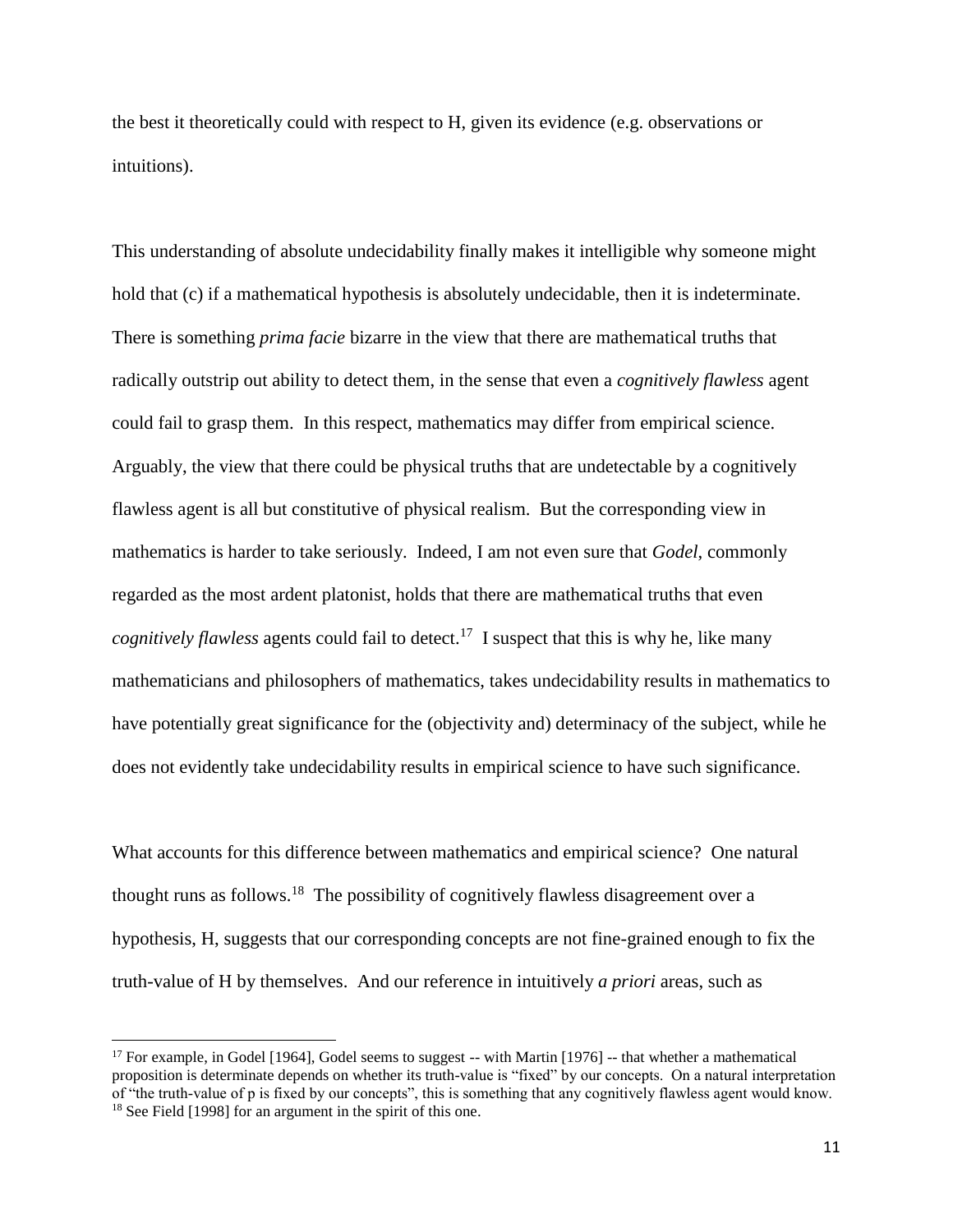mathematics, is determined by our concepts if it is determined at all (after all, there do not seem to be any causal relations between the likes of numbers and ourselves that could help to fix reference). Thus, if H is a mathematical hypothesis, then the fact that our relevant concepts fail to determine their reference sufficiently to fix the truth-value of H suggests that the truth-value of H is not determinately fixed. By contrast, it is generally believed that we are still able to refer determinately-enough with intuitively empirical concepts like "water" or "electron" to fix the truth-value of a given hypothesis, H', involving those concepts, even though cognitively flawless disagreement over H' may be possible, because causal chains help to tie down the extensions of those concepts. As a result, the possibility of cognitively flawless disagreement over a given empirical hypothesis does not, by itself, suggest that that hypothesis is indeterminate.<sup>19</sup>

In fact, the present understanding of "absolutely undecidable" makes the argument from the absolute undecidability of CH to its indeterminacy a special case of a style of argument that is commonly advanced with respect to intuitively *a priori* domains. It is commonly argued that because cognitively flawless disagreement over hypotheses from an intuitively *a priori* area, such as metaphysics or morality, is possible, such hypotheses may fail to be determinate.<sup>20</sup> The argument begins that hypotheses of the relevant kind, F, would be *a priori* knowable. But, if they would be *a priori*, and if there were any interesting determinately true F-hypotheses, then, platitudinously, any two agents in the same cognitive situation with respect to those hypotheses would agree as to their truth-values. However, the argument continues, two agents in the same –

 $\overline{a}$ 

 $19$  Note that this account of the significance of cognitively flawless disagreement over mathematical hypotheses is quite different from the one that a Dummettian intuitionist might give. Dummett does not acknowledge an in principle difference between the mathematical case and the empirical one. See, for instance, Dummett [1991]. <sup>20</sup> See Wright  $[2004]$ . For a discussion of the argument as applied to morality, see Schiffer  $[2002]$  or Schroeter and Schroeter [2012].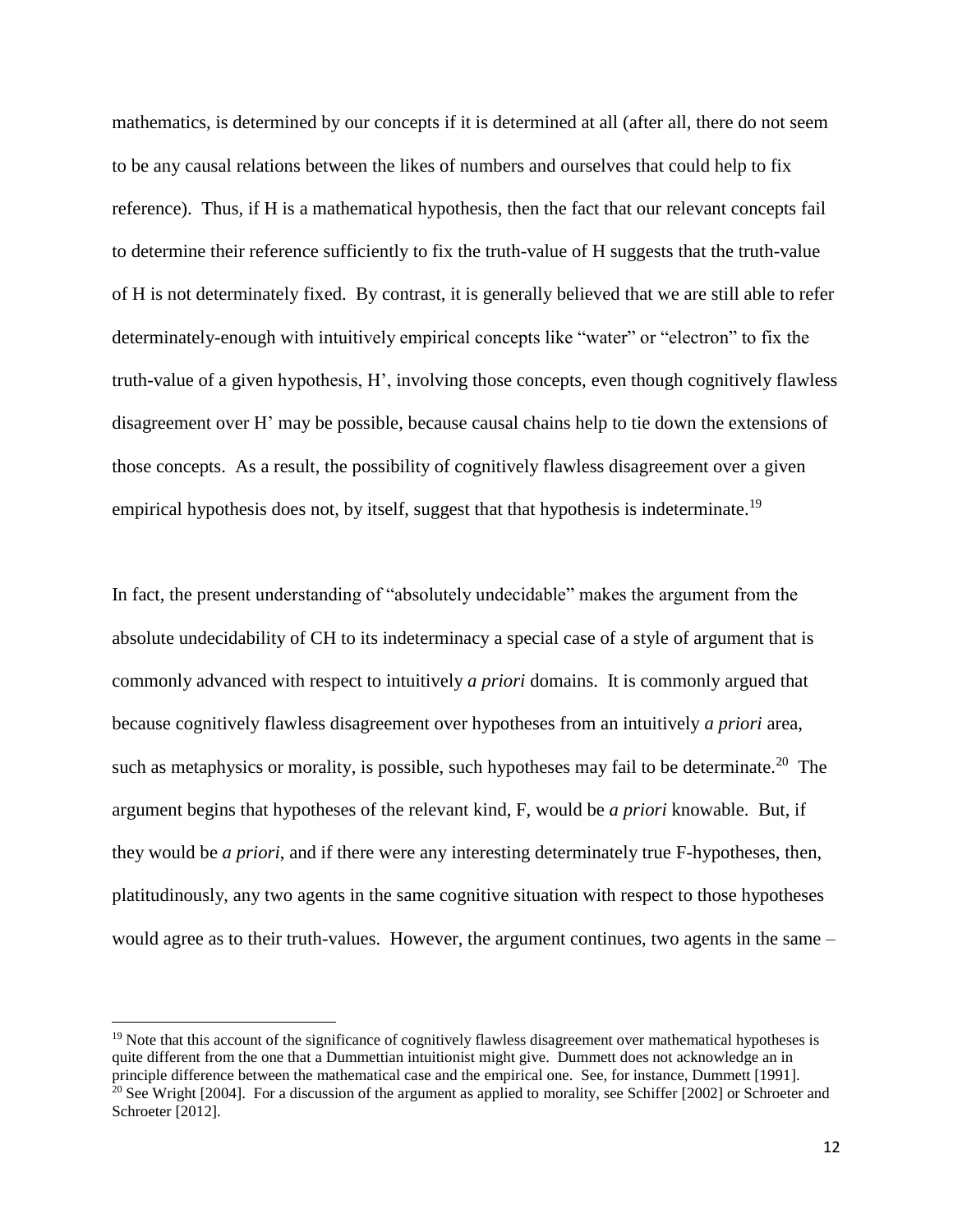ideal -- cognitive situation with respect to any interesting F-hypotheses could *disagree* as to their truth-values. It follows that there are no interesting determinately true F- hypotheses.

Finally, the present understanding of absolute undecidability makes it understandable why someone might hold that (a) CH is absolutely undecidable. It is plausible that there could be cognitively flawless agents who disagree over CH. The reason is that there *actually has been*  disagreement over CH that does not seem to result from lack of relevant logical knowledge, conceptual incompetence, insincerity, inattentiveness, and so on. For example, it does not seem that the dispute between advocates of  $V=L$  with Woodin is ultimately explicable in terms of lack of logical knowledge, conceptual incompetence, insincerity, inattentiveness, and so on. *Prima facie*, this dispute would endure even if parties to it became logically omniscient, perfectly sincere, perfectly attentive, and so on.<sup>21</sup> Note that the plausibility of (a) is not hostage to the *current* existence of parties to the dispute. Even if everyone who disagrees over CH were to die tomorrow, it might still be plausible that CH is absolutely undecidable in the present sense. As long as there *was* an advocate of CH, and an advocate of not-CH, that appeared to be conceptually competent, logical, sincere, attentive, and so on, there might still be (non-questionbegging) reason to think that there could be cognitively flawless disagreement over CH.

I submit that the suggestion that a mathematical hypothesis is absolutely undecidable just in case there could be cognitively flawless disagreement with respect to it is the best understanding of absolute undecidability available to the advocate of the argument from the absolute undecidability of CH to its indeterminacy. Unlike the suggestion that absolute undecidability is

 $^{21}$  Rather than reflecting a cognitive deficit of some sort, Devlin and Woodin's dispute seems to reflect what Jensen calls in his [1995], "deeply rooted differences in mathematical taste" (p. 401).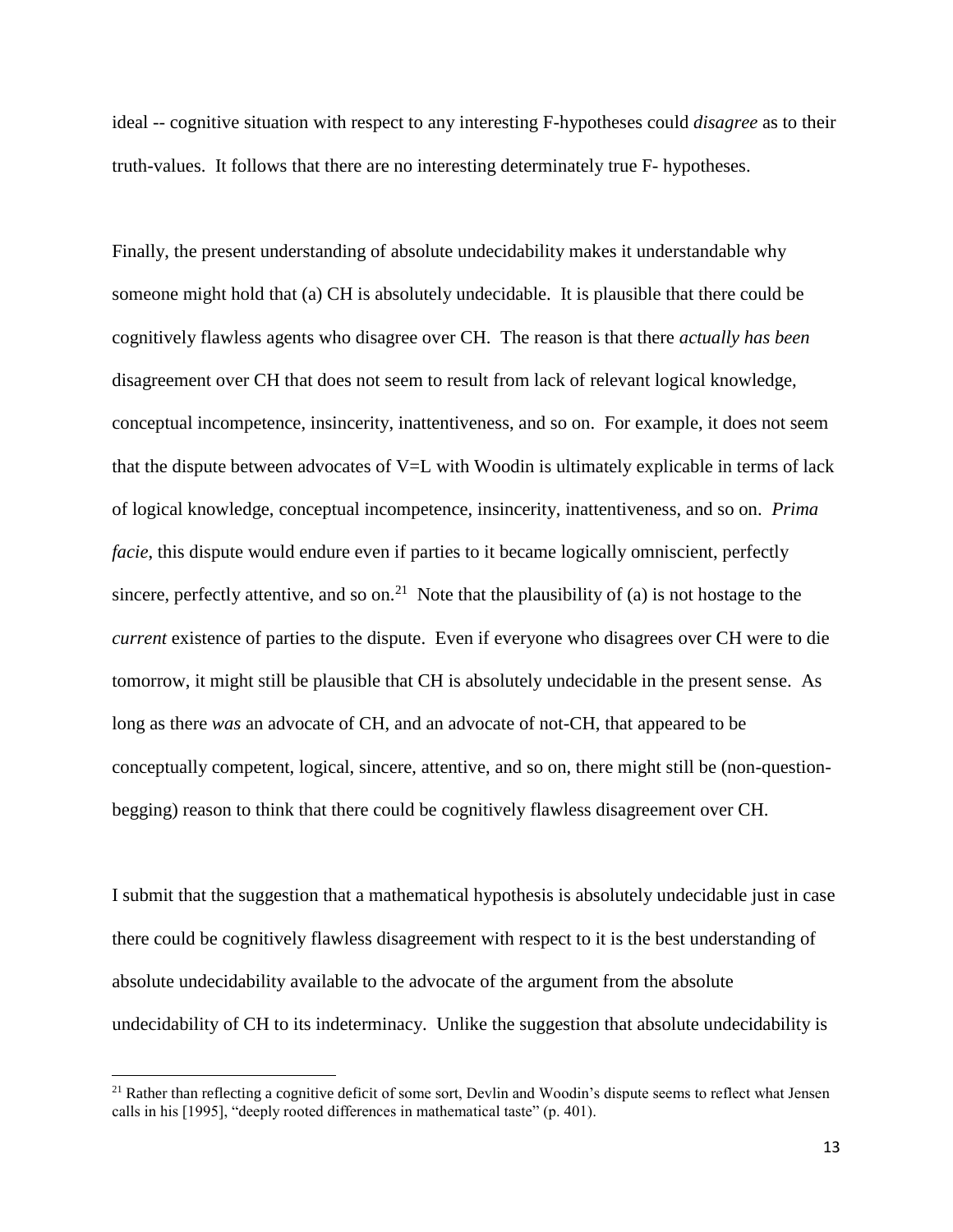(first-order) formal undecidability with respect to any plausible set of axioms, the present suggestion does not result in an argument from the absolute undecidability of CH to its indeterminacy that simply begs the question against typical advocates of the determinacy of CH. And unlike the suggestion that absolute undecidability is formal undecidability with respect to axioms that are deemed plausible by certain actual mathematicians, it does not modally tie absolute undecidability to intuitively irrelevant aspects of the contingent distribution of belief. Finally, the present understanding of absolute undecidability makes the argument from the absolute undecidability of CH to it indeterminacy a special case of a style of argument that is commonly endorsed outside of the philosophy of mathematics. The problem with the present understanding of absolute undecidability is that it is false that (b) typical axioms are not absolutely undecidable under the present understanding. Indeed, (b) fails in a radical way.

### The Generality of Absolute Undecidability

Recall that the (non-question-begging) reason for thinking that cognitively flawless agents could disagree over CH is that there actually *have been some* apparently logical, sincere, attentive, informed, etc. mathematicians who are competent with the relevant concepts and who disagree over CH. It is irrelevant how many such mathematicians there happen to have been. It is also irrelevant whether such mathematicians are currently alive. But there have been *some* such mathematicians that have disagreed over mathematical hypotheses besides CH. For example, Michael Potter has challenged the axioms of Choice and Replacement<sup>22</sup> and Peter Azcel has challenged the Axiom of Foundation.<sup>23</sup> Potter and Azcel appear to be intellectually virtuous in pertinent respects and competent in relevant respects. It is doubtful that *all* such mathematicians

 $22$  See Potter [2004]. See also Boolos [1999].

<sup>&</sup>lt;sup>23</sup> See Aczel [1988]. See also Quine [1937].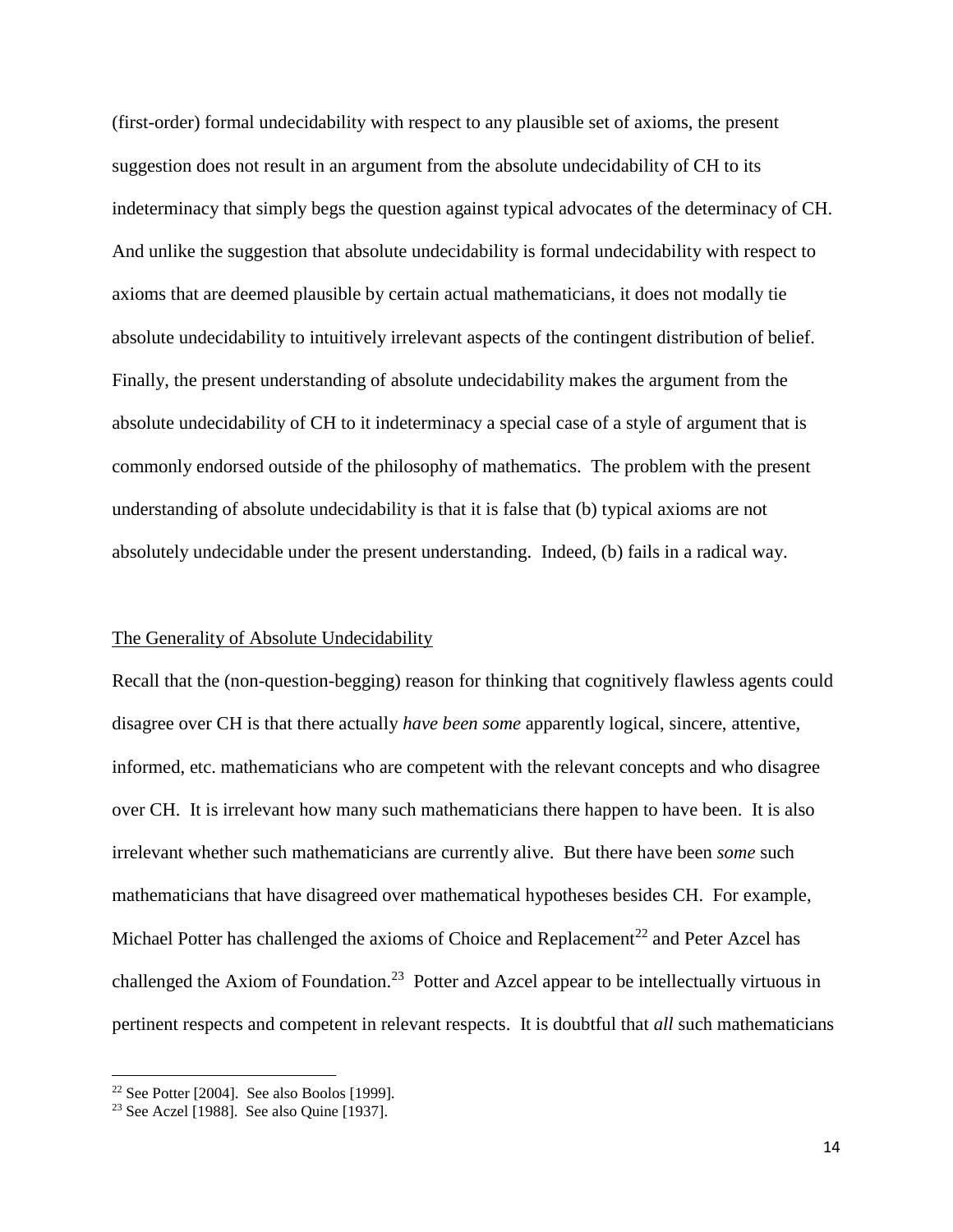would converge on a view *vis a vis* the likes of Choice, Replacement, and Foundation if they were to learn more logic, were to become more sincere, attentive, imaginative, and so on.

Indeed, there *have been some* apparently conceptually competent, logical, sincere, attentive, etc. mathematicians who have challenged practically every "typical" axiom of set theory. For example, there have been some that have challenged Infinity and Powerset.<sup>24</sup> There have also been some such mathematicians that have challenged the characteristic axiom of the calculus, the Least Upper Bound axiom (LUB). When Weyl proclaimed "in any wording, [LUB] is false" he did not seem to be guilty of conceptual incompetence or a pertinent intellectual failing.<sup>25</sup> There have even been *some* mathematicians who have rejected axioms of *arithmetic*, especially (instances of) Induction. <sup>26</sup> For example, the Princeton mathematician, Edward Nelson, rejects this axiom.<sup>27</sup> Perhaps he fails to believe truths in so doing. But it does not seem that he is incompetent with the concepts of arithmetic. Nor does it seem that he would change his view if he were to learn more logic, were to become more sincere, attentive, imaginative, and so on. All the evidence suggests that Nelson's view -- that, on the one hand, all mathematical axioms should be predicatively acceptable, and, on the other, Induction is not -- is *plausible by his*  lights.<sup>28</sup> Given that the (non-question-begging) reason to think that cognitively flawless agents

 $\overline{a}$ 

 $^{24}$  Finitists challenge Infinity. For critical discussions of Powerset, see Boolos [1999], Forster [Forthcoming], Fraenkel, Bar-Hillel, and Levy [1973], and Quine [1969]. (In the published version of this article, I also mention challenges to the Axiom of Extensionality. But I now think that this case is complicated in distracting ways.) <sup>25</sup> Quoted in Kilmister [1980], p. 157.

<sup>&</sup>lt;sup>26</sup> See Nelson [1986]. See also Friedman [2002] and Esenin-Volpin [1970]. Friedman writes, "I have seen some...go so far as to challenge the existence of  $2^{\wedge}100$  as a natural number...[2002, p. 4]." <sup>27</sup> See Nelson [1986] and Buss [1996].

<sup>&</sup>lt;sup>28</sup> Of course, from *our* perspective there is a great deal of implausibility to Nelson's point of view. For example, it is a theorem, due to Visser [1990], that the totality of exponentiation, which Nelson rejects, is interpretable in  $Q +$ Con(Q), and many might take this to show that Nelson's position is untenable. But, of course, Nelson is aware of this theorem, and he responds (in personal correspondence) that the consistency of Q is one thing, and the consistency of the arithmeticized theory of Q, which "Con(Q)" expresses, is another.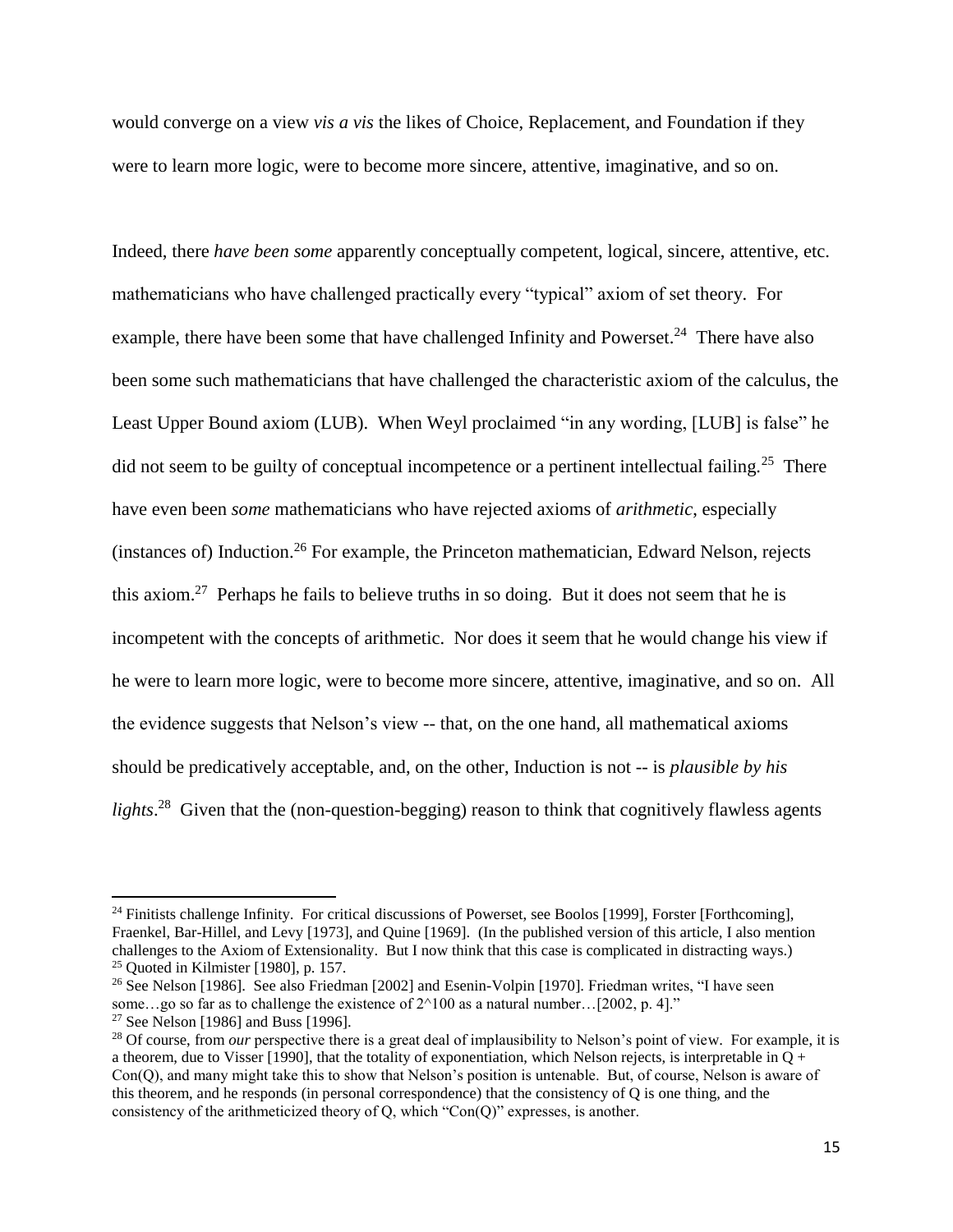could disagree over a mathematical hypothesis, H, is that there actually has been intellectually virtuous and conceptually competent disagreement over H, it seems that flawless agents could disagree over a great deal of mathematics indeed.

### The Continuum Hypothesis and Typical Axioms

Nevertheless, one is apt to balk at the move from the conclusion that CH may be absolutely undecidable in the present sense to the conclusion that typical axioms may be. I can think of three ways that one might challenge this move. Let me consider them in turn.

First, one might contend that those who reject typical axioms in mathematics, such as Potter, Azcel, Weyl, or Nelson, are conceptually incompetent, irrational, insincere, inattentive, uninformed, or unimaginative in a way that those who reject CH or its negation, such as Devlin, Woodin, or Foreman, are not. Of course, if one assumes that, contra Potter, Azcel, Weyl, or Nelson, the evidence and arguments for standard axioms, as opposed to the evidence and arguments for CH or its negation, are compelling then it trivially follows Potter, Azcel, Weyl, and Nelson each exhibit a cognitive failing that Devlin, Woodin, and Foreman do not. For example, given that the standard evidence and arguments for Choice – that it is fundamental to proofs of "standard" theorems in many branches of mathematics, that it imposes order on the theory of the transfinite, that the arguments against it, such as the argument from the Banach-Tarski "paradox", can be explained away, and so on – are compelling, then one can charge Potter, who is doubtful of Choice, with a failure to recognize the objective superiority of Choice's merits over the merits of alternatives to Choice. But a cognitive failing that can only be specified given the objective superiority of the hypothesis at issue is not the sort that is relevant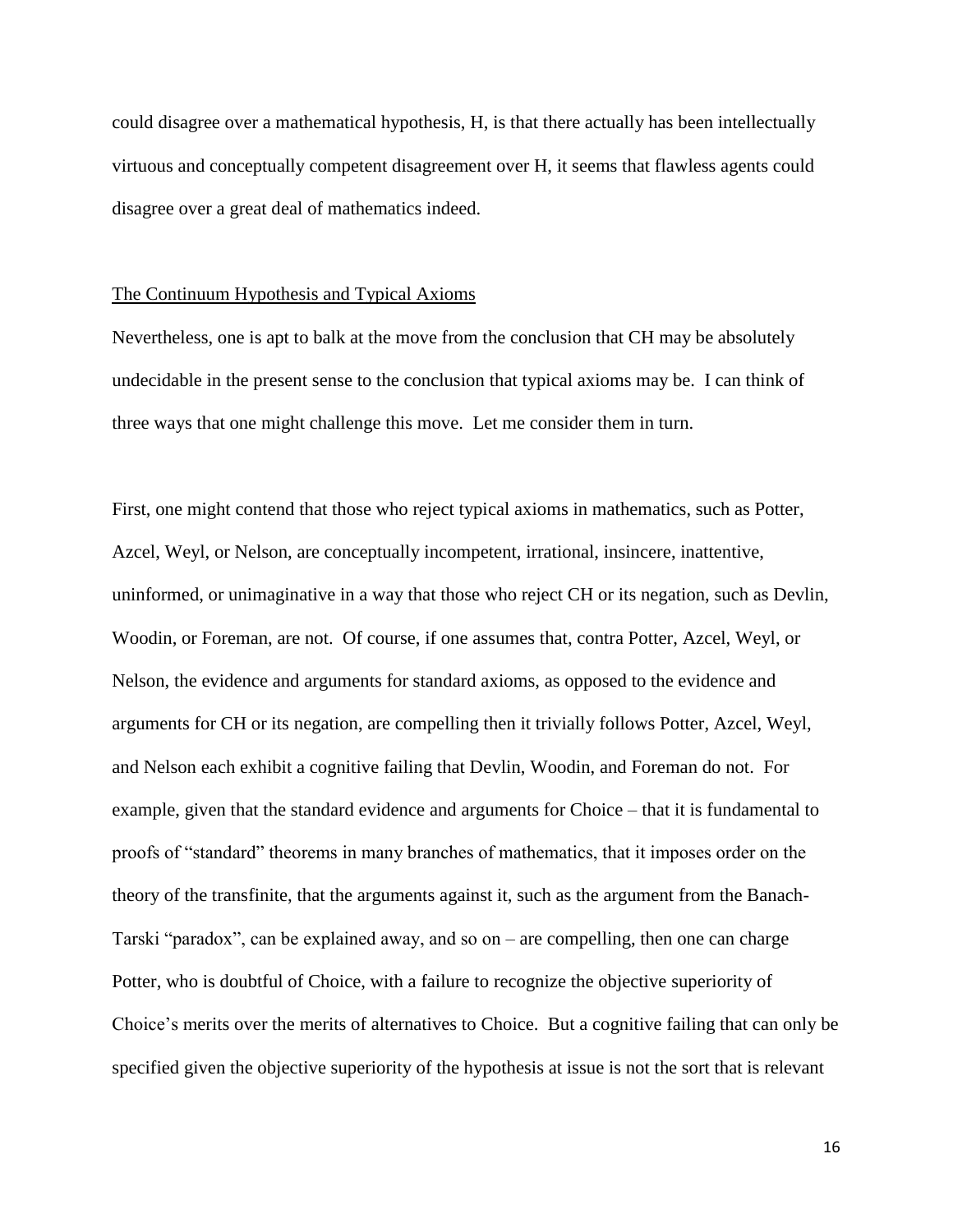to the question of whether cognitively flawless agents could disagree over that hypothesis. Again, agents are cognitively flawless with respect to a hypothesis, H, just in case they are cognitively virtuous in a way that can be specified *independent* of the status of  $H - i.e.$  just in case they are logically omniscient, perfectly sincere, attentive, conceptually competent, etc.

Perhaps the relative *unpopularity* of Potter's, Azcel's, Weyl's, or Nelson's views constitutes reason to think that they exhibit a cognitive failing that the likes of Devlin, Woodin, or Foreman do not? It would obviously be blatantly question-begging to assume so. It is not as if Nelson, say, is unaware that he is in the minority in rejecting Induction. But *he* does not take that to constitute compelling reason to change his views. Indeed, it is doubtful that he should. Nelson is among the most gifted mathematicians alive. It is hard to see why he should be any more rationally compelled to change his mathematical views on the mere grounds that they are unpopular than Einstein was to change his physical views on the mere grounds that they were.

Indeed, there is an irony about the present understanding of absolute undecidability. It is that, if anything, it is *easier* to argue that disagreement over CH results from an independentlyspecifiable cognitive shortcoming than it is to argue that disagreement over "typical axioms", like Choice, Foundation, Least Upper Bound, or Induction does. The reason is that it is at least conceivable that all disagreement over CH could one day be shown to result from *logical mistakes*. As was mentioned earlier, various views with respect to CH depend on conjectures that are outstanding. For example, Woodin's views depend on the Strong Omega-Conjecture. Similarly, Foreman's views depend on the conjecture that Generic Large Cardinals (GLC) are consistent. Devlin's views, according to which  $V = L$  is plausible, do not seem to depend on any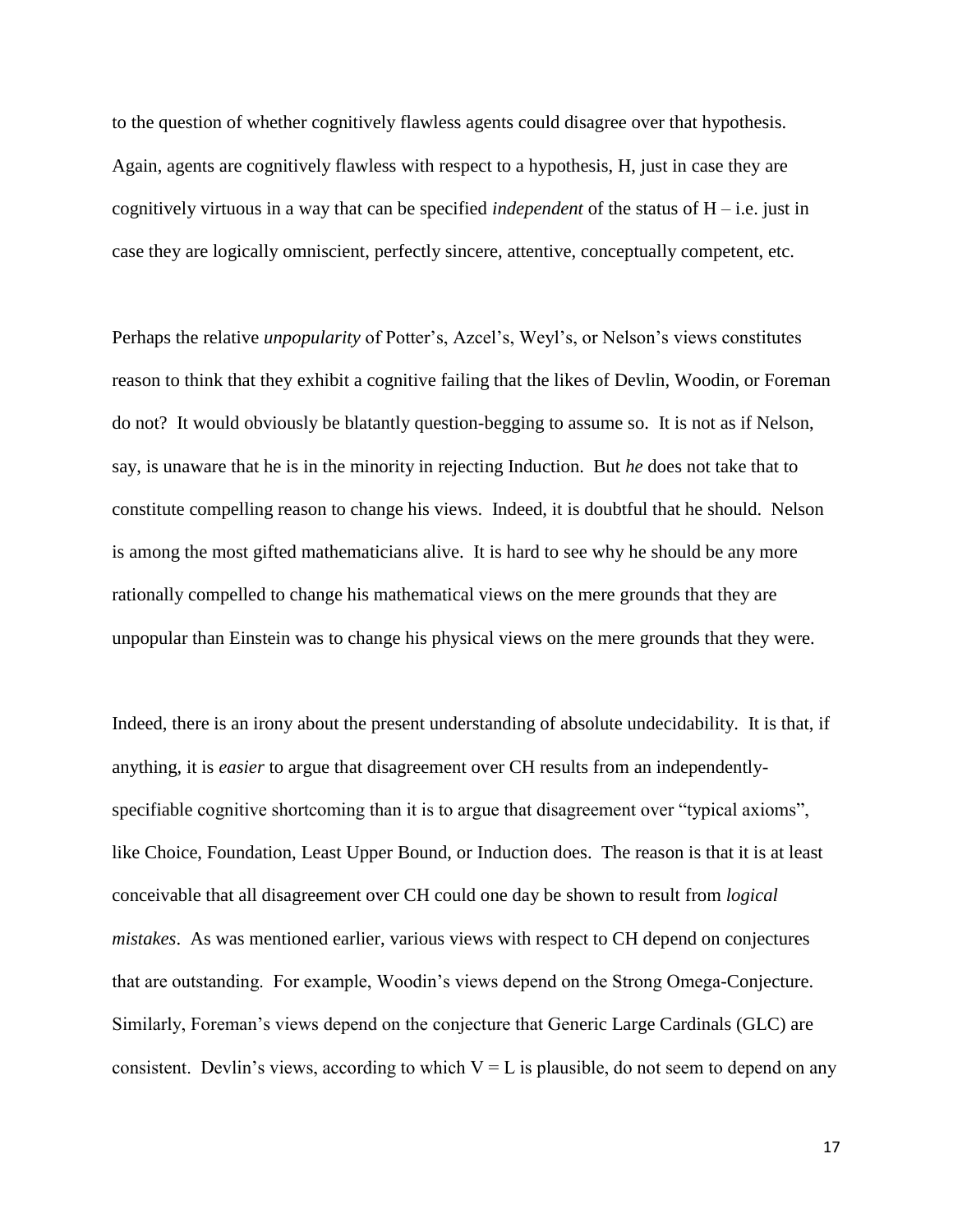outstanding conjectures. But it is at least *conceivable* that, say, the Strong Omega-Conjecture will be *disproved*, Foreman's GLC will be proved *inconsistent*, and all apparently reasonable, sincere, attentive, etc. mathematicians will converge on  $V = L$  (that would be quite a development!). By contrast, theorems relevant to Choice, Foundation, Least Upper Bound, and Induction, seem largely to be in. Short of a proof that such axioms are inconsistent (which seems very unlikely), it is hard to imagine how more *logic* might suffice to show that all disagreement over these axioms is the product of independently-specifiable cognitive shortcomings.

I suspect that the case for the absolute undecidability of CH appears to be much stronger than the case for the absolute undecidability of, say, LUB because apparently reasonable, sincere, attentive, etc. disagreement over CH is much more *salient* than such disagreement over, say, LUB. *For practical purposes*, the mathematical community has decided to *use* LUB, whether or not the case for its determinate truth is compelling. By contrast, the mathematical community has made no such decision regarding CH or its negation. Disagreement that is salient is *disagreement is practice*, and there is negligible disagreement in practice over the likes of LUB.

The second way that I can imagine challenging the move from the conclusion that CH is absolutely undecidable to the conclusion that typical axioms are is by claiming that disagreement over typical axioms is *merely verbal* in a way that disagreement over CH is not. Consider Nelson's dispute with advocates of Induction, for example. One might argue that Nelson is just working with a different *concept* of natural number in rejecting this axiom. He is arguing, in effect, that *relative to a radical predicativist conception of natural number*, this axiom fails to hold. But this is, of course, consistent with the view that *relative to a classical conception of*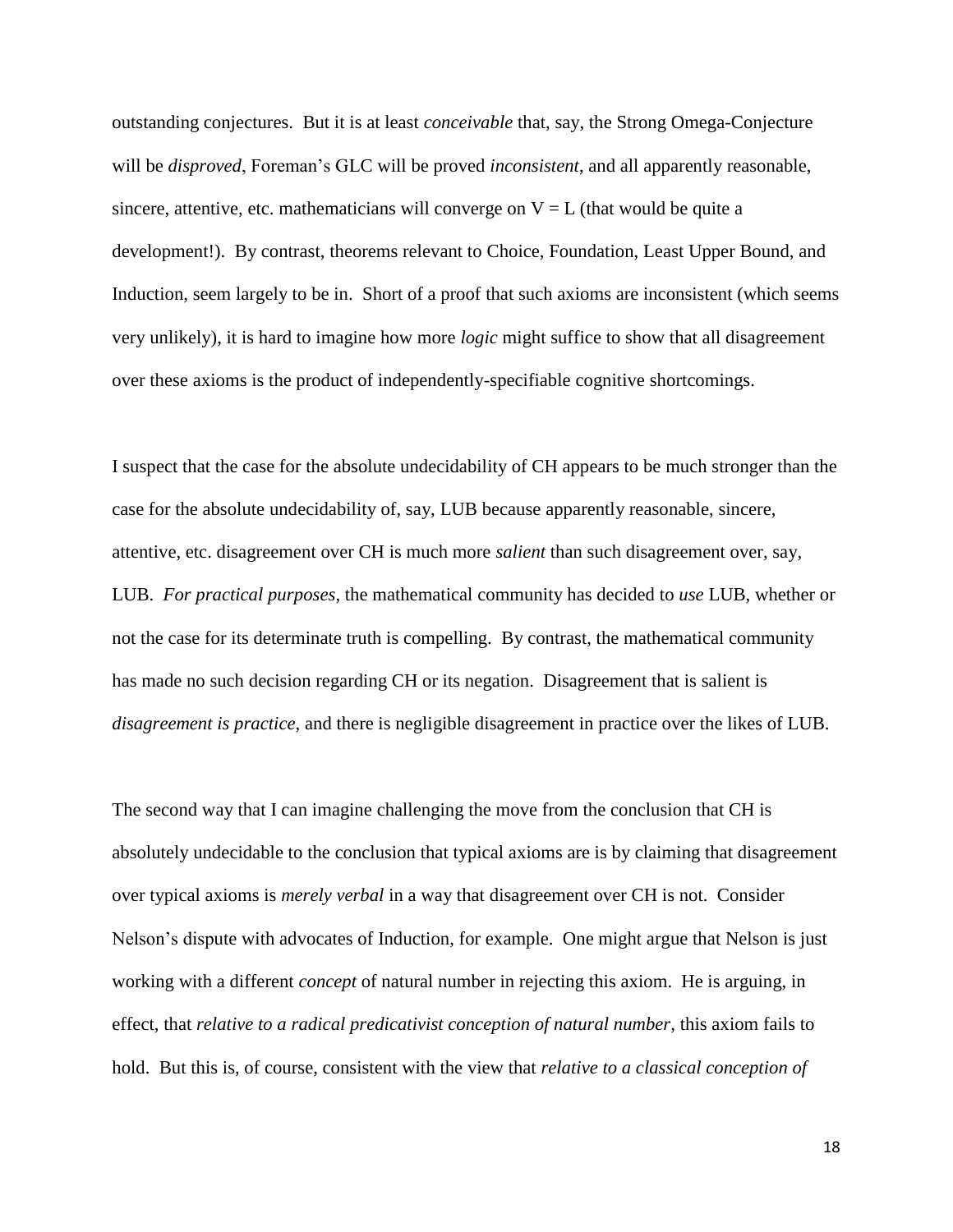*natural number* this axiom does hold. This, it might be thought, is all that the advocate of Induction needs to maintain. So, there is no real dispute between Nelson and such an advocate. But there is no corresponding sense in which Woodin's and Forman's dispute, say, can be dismissed as merely verbal. They are arguing about whether *the* concept of set vindicates the Continuum Hypothesis.

There are two problems with this line of thought. The first is that it offers no principled reason to regard apparent disagreement over CH differently from apparent disagreement over the likes of Induction. Why *not* say that Woodin and Forman are really just working with different concepts of set – concepts which "coincide" up through large cardinals but "divorce" at the level of CH? Perhaps we can allow that Woodin and Foreman have a genuine *normative* disagreement – a disagreement about which concept is best to invoke for various purposes. However, given that we refuse to recognize apparent disagreement over the likes of Induction as genuine, on what grounds can we regard apparent disagreement over CH this way?

The more important problem with the present proposal, however, is that it relies on the false assumption that all that is being disputed in any given case is *what "follows" from a given concept*. That is evidently *not* all that is being disputed in the relevant cases. Edward Nelson does not think that the axiom of Induction is true of *any* mathematical objects. He does not believe, that is, that in addition to the *radically predicative natural numbers* there are *also* the *classical natural numbers*. He believes that there are just the radically predicate natural numbers. (Or, to put the point in terms of truth, he does not believe that both his axioms and his opposition's axioms are true – even true of distinct domains of mathematical entities.) Similarly,

19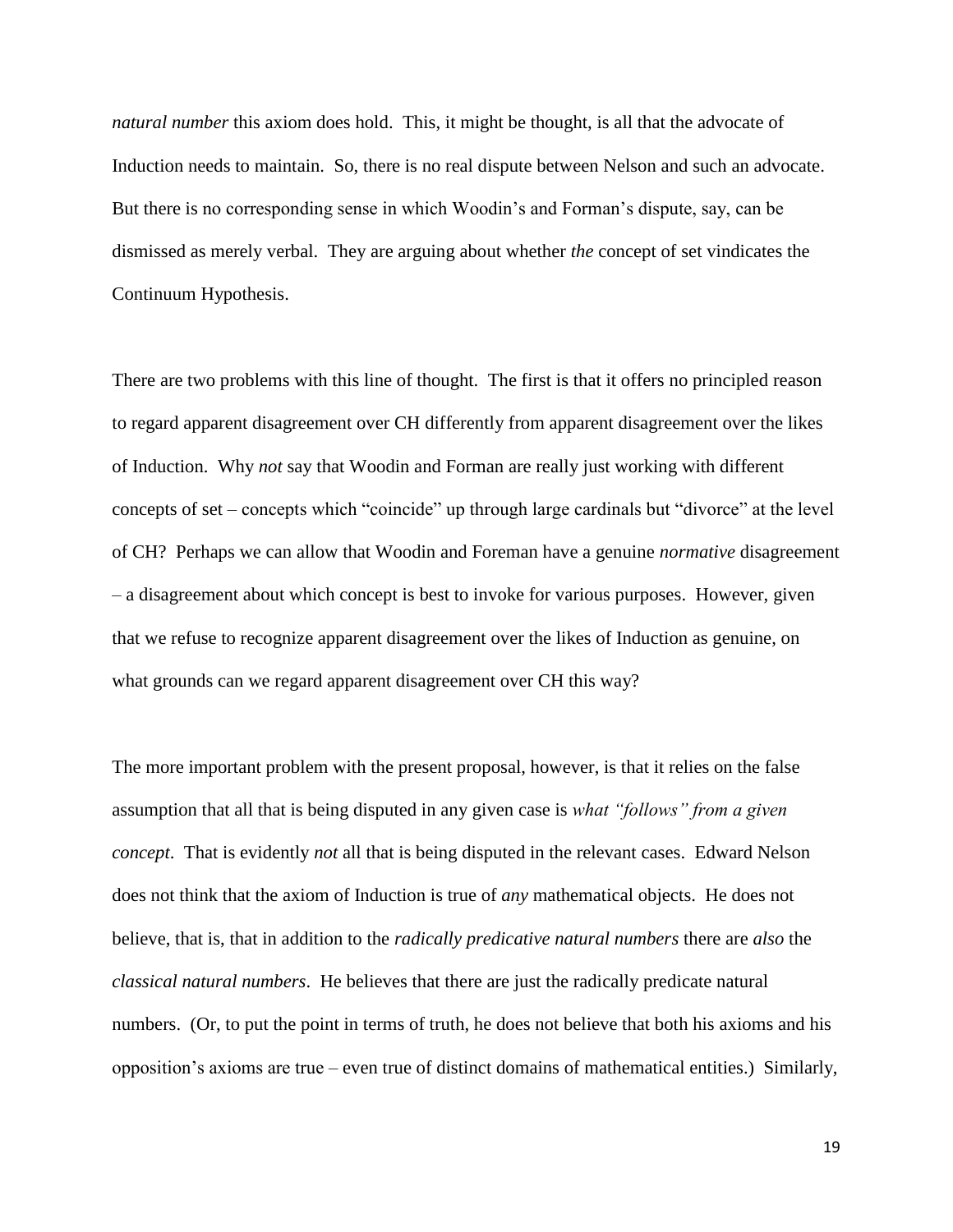advocates of the Axiom of Choice do not believe that in addition to the well-orderable sets, there is *also* a class of things that are just likes sets except that some of them are well-orderable and others are not. *They believe that there are only sets, all of which are well-orderable*. If it were allowed that corresponding to any "consistent" mathematical concept there was a universe of mathematical entities that satisfied the theory "following" from it, then there would *obviously* be no substantive issue as to the truth-value of CH. CH would be true in that universe of mathematical entities satisfying Foreman's GLC, and false in that universe of mathematical entities satisfying Woodin's constraints. The question of whether CH is "really" true would be like the question of whether a bank is "really" a monetary institution. In order for the debate over the determinateness of CH to have interest it must be granted -- as those with positive views on the issue, from Godel through Woodin, have always maintained -- that there is a "single" universe of mathematical entities which either does or does not satisfy CH. $^{29}$ 

The final way that I can imagine challenging the move from the conclusion that CH is absolutely undecidable to the conclusion that typical axioms of mathematics are is by contending that disagreement over typical axioms, as opposed to disagreement over CH, is *philosophical*. It might be thought that there could be cognitively flawless *philosophical* disagreement over *any hypothesis whatever* – even over such banalities as the hypothesis that if there are dogs, then there are dogs. After all, there can arguably be cognitively flawless disagreement over *nihilism* (error-theory) with respect to any area, from ontology, to ethics, to logic, and such disagreement

l

<sup>&</sup>lt;sup>29</sup> Of course, one could still argue about what was "packed into" a given concept of set. But under the assumption that corresponding to any "consistent" mathematical concept is a mathematical universe satisfying the theory "following" from it, such an argument would really just be about us and would appear to lack much mathematical interest. It would really just be about whether our concept characterized this part or that of the mathematical universe, as opposed to being about what the mathematical universe contains. For one development of such a radically pluralist view -- which openly embraces these deflationary consequences – see Balaguer[2001].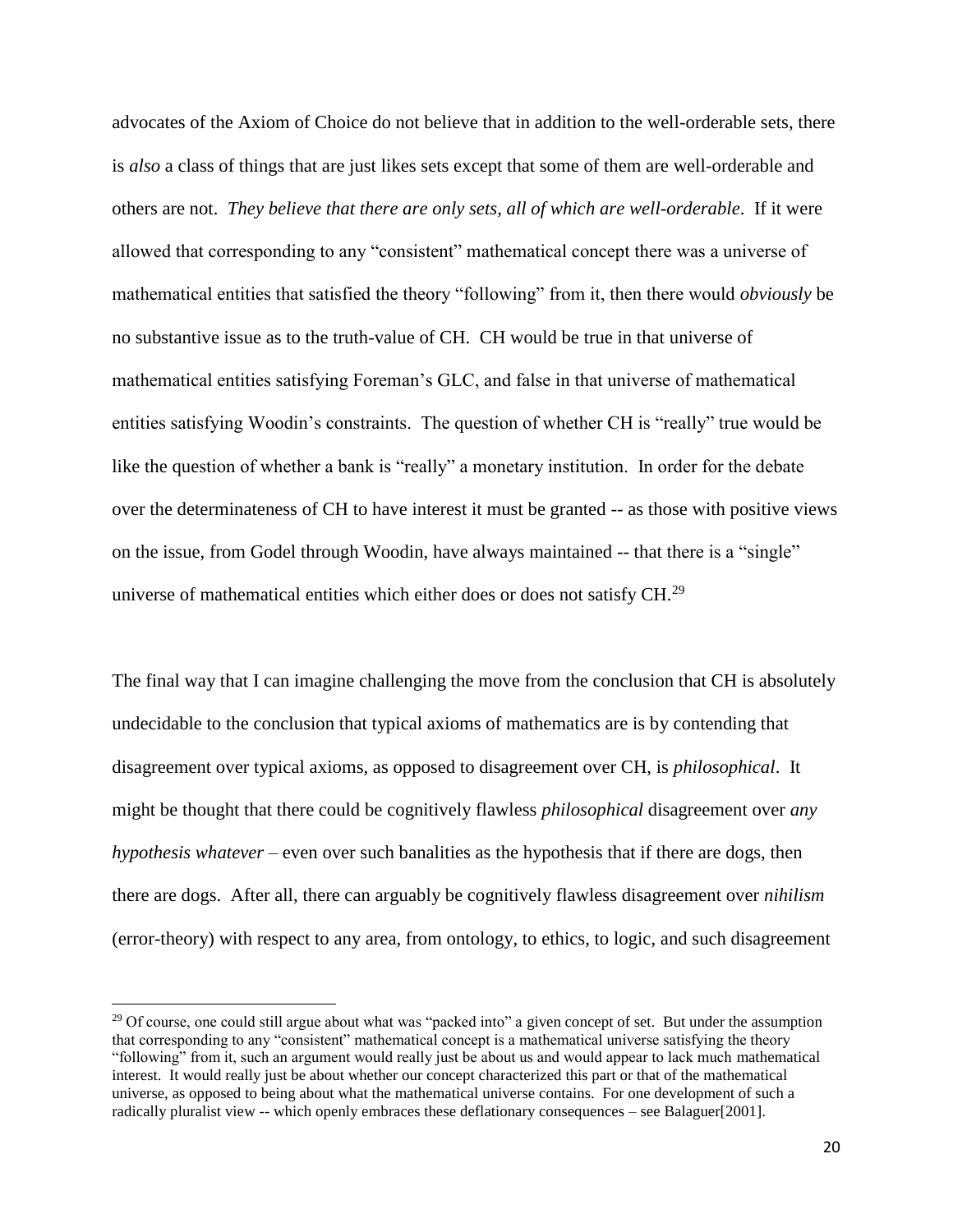straightforwardly translates into disagreement over "first-order" claims from the relevant area. One might think that, if anything is relevant to the determinacy of a mathematical axiom, H, it is whether there can be cognitively flawless *non-philosophical* disagreement over H.

I cannot here refute the suggestion that there could be cognitively flawless philosophical disagreement over any hypothesis -- though there are a wealth of differences between axioms of mathematics and, say, trivialities of ontology or logic that should make one suspicious of this suggestion. However, the thought that there is a relevant *difference* between disagreement over Induction and disagreement over CH is cannot, I believe, be sustained.

Compare, for example, Edward Nelson's argument against Induction to Hugh Woodin's argument against CH. Nelson, it is true, argues from intuitively philosophical conclusions regarding the nature of certain mathematical objects – natural numbers – to the negation of Induction. In particular, he argues that natural numbers must be thought to, in a certain sense, depend on our axioms that characterize them, and that impredicative axioms, such as Induction, are dubiously coherent in light of this.<sup>30</sup> However, Hugh Woodin's argument against CH is no different in this respect. That argument proceeds from a conclusion regarding the nature of sets – namely, that sets are restricted to those that are not "blurred" via forcing.<sup>31</sup> No straightforwardly mathematical theorem could establish that. Woodin, like Nelson is taking an intuitively philosophical stand on the nature of the mathematical universe, and that stand leads him to substantive "first-order" mathematical conclusions.

<sup>30</sup> See Nelson [1986] or Buss [1996].

<sup>31</sup> See Dehornoy [2003], p. 4, fn. 18.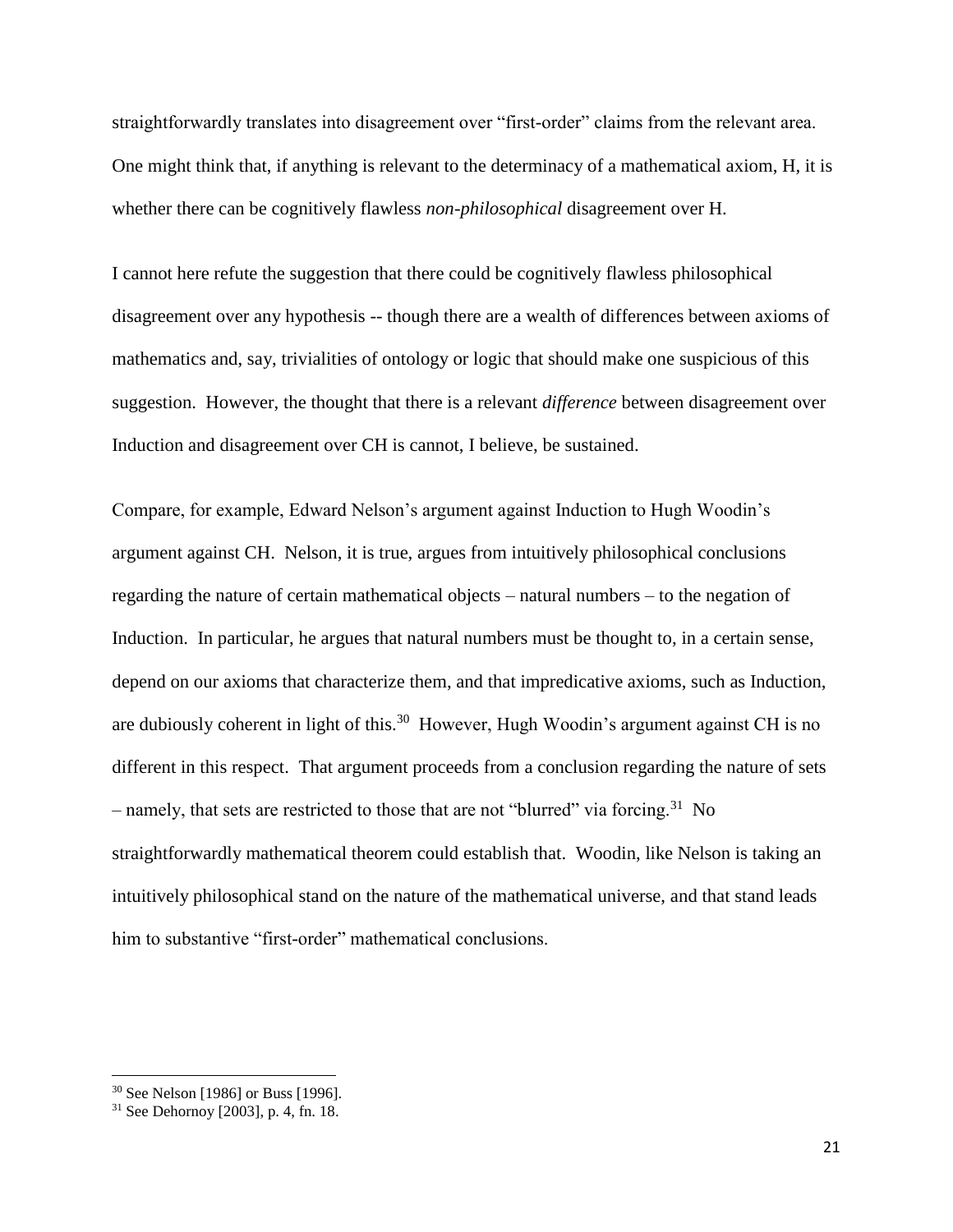Of course, Nelson's argument is in a certain sense more *radical* than Woodin's. Many fewer with views on relevant issues would be willing to take seriously the idea we should reject impredicative axioms, even in arithmetic, than would be willing to take seriously the idea that we should want an Omega-complete theory of  $H(w2)$ . But that does not show that Nelson's argument is different in kind from Woodin's. Both arguments rest ultimately on intuitively philosophical premises that cannot be established via standard mathematical methodology. In this respect Nelson's and Woodin's arguments are both part of the long tradition in mathematics – of arguments for the introduction of negative and imaginary numbers, arguments for the generalization of the notion of function to arbitrary ordered pairs, and of arguments for the view that the set-theoretic universe is (or is not) a cumulative hierarchy. When basic principles are at issue in mathematics, it invariably turns philosophical, at least in the minimal sense in which Nelson's argument against Induction is philosophical. This is true of CH in particular.

#### **Conclusions**

I have surveyed a wide range on possible understandings of absolute undecidability. I have argued that under no such understanding could one hope to establish (a) CH is absolutely undecidable, (b) typical axioms are not absolutely undecidable, and (c) if a mathematical hypothesis is absolutely undecidable, then it is indeterminate. However, I have identified one understanding of absolute undecidability on which it could arguably be established both that (a) CH is absolutely undecidable and that (c) if a mathematical hypothesis is absolutely undecidable, then it is indeterminate. This leaves the advocate of the common argument from the absolute undecidability of CH to its indeterminacy with two very different options.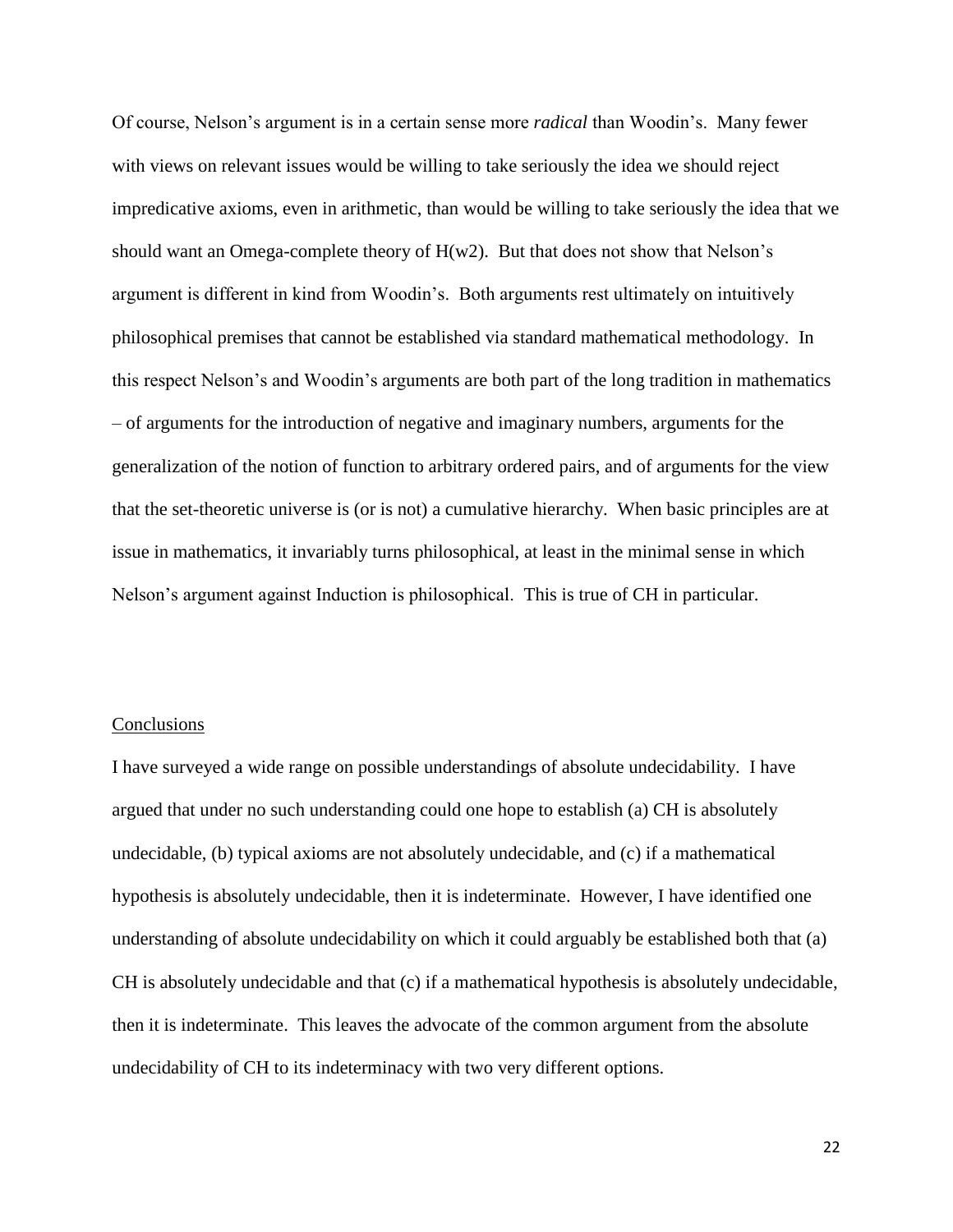The first is to embrace the most thorough-going form of what Shapiro calls "truth-value realism", according to which every (well-formed) sentence at all in the language of mathematics is determinately true or false.<sup>32</sup> It follows from the above that this view is committed to the surprising claim that flawless agents could be almost completely wrong with respect to the mathematical truths.

The other option is to embrace a new kind of truth-value antirealism, according to which vanishingly few sentences of interest in the language of mathematics are determinate. This new kind of antirealism would not depend on the view that mathematics is about a peculiar realm of objects. Hence, it would not be motivated with reference to familiar ontological objections to mathematical realism. Nor would it, at least obviously, depend on the view that we would have no "epistemic access" to mathematical truths, if there were any. Hence, it would not be motivated with reference to familiar epistemological objections to mathematical realism either. It would merely depend on the view that the mathematical truth would be significantly objective – i.e. that, say, arithmetic with the Successor Axiom is better with respect to truth than its alternatives. And it would be motivated with reference to objections that are familiar from other areas of philosophy, such as metaethics. According to such objections, the fact that there could be cognitively flawless disagreement over hypotheses from an intuitively *a priori* area calls into question the view that such hypotheses are determinate. I suspect that most advocates of the argument from the absolute undecidability of CH to its indeterminacy will pursue the first option. However, I suggest that the second is also worthy of serious consideration.

<sup>32</sup> See Shapiro [2000].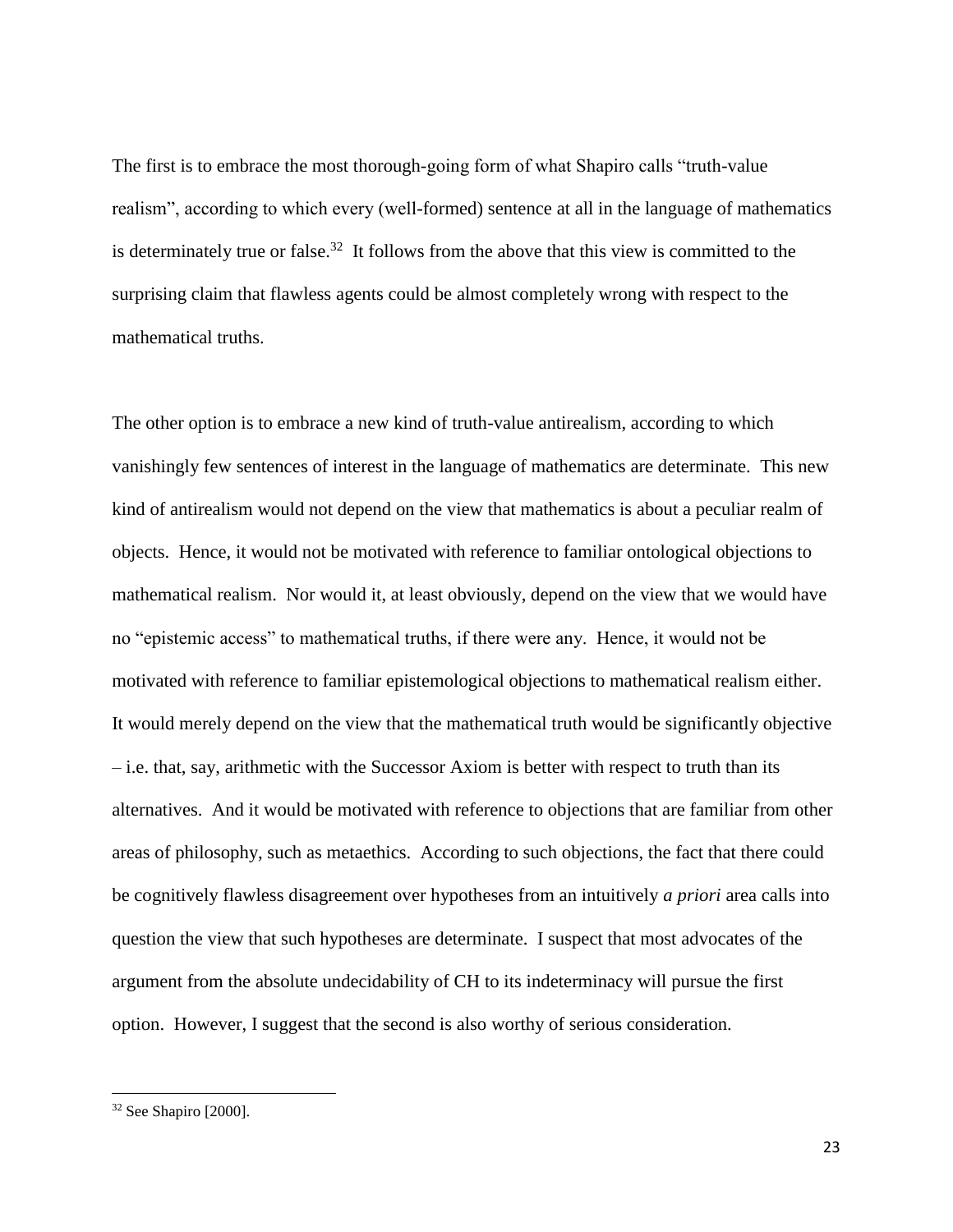### **BIBLIOGRAPHY**

Arrigoni, Tatiana. [2011] "V=L and Intuitive Plausibility in Set Theory. A Case Study." *Bulletin of Symbolic Logic*. Vol. 17. 337 – 359.

Azcel, Peter. [1988] *Non-Well-Founded Sets*. SLI Lecture Notes. Vol. 14. Stanford, CA:

Stanford University, Center for the Study of Language and Information.

Balaguer, Mark. [2001] *Platonism and Anti-Platonism in Mathematics*. New York: Oxford University Press.

Bell, John and Geoffrey Hellman. [2006] "Pluralism and the Foundations of Mathematics." in Kellert and Waters.

Benacerraf, Paul and Hilary Putnam. [1983] *Philosophy of Mathematics: Selected Readings* (Second Edition). Cambridge: Cambridge University Press.

Boolos, George. [1999] "Must We Believe in Set Theory?" in Sher and Tieszen.

Browder, Felix (ed.) [1976] *Mathematical Developments Arising from Hilbert Problems*

(Proceedings of Symposia in Pure Mathematics. Vol. 28). Providence, Rhode Island: American Mathematical Society.

Buss, Samuel. [1996] "Nelson's Work on Logic and Foundations and Other Reflections on Foundations of Mathematics." in Farris.

Dehornoy, Patrick [2003] "Recent Progress on the Continuum Hypothesis (After Woodin)." Available online at: http://www.math.unicaen.fr/~dehornoy/Surveys/DgtUS.pdf

Devlin, Keith. [1973] *Aspects of Constructibility*. (Lecture Notes in Mathematics, Vol. 354). Berlin: Springer-Verlag,

-----. [1977] *The Axiom of Constructibility: A Guide for the Mathematician (Lecture Notes in* Mathematics, Vol. 617). Berlin: Springer-Verlag,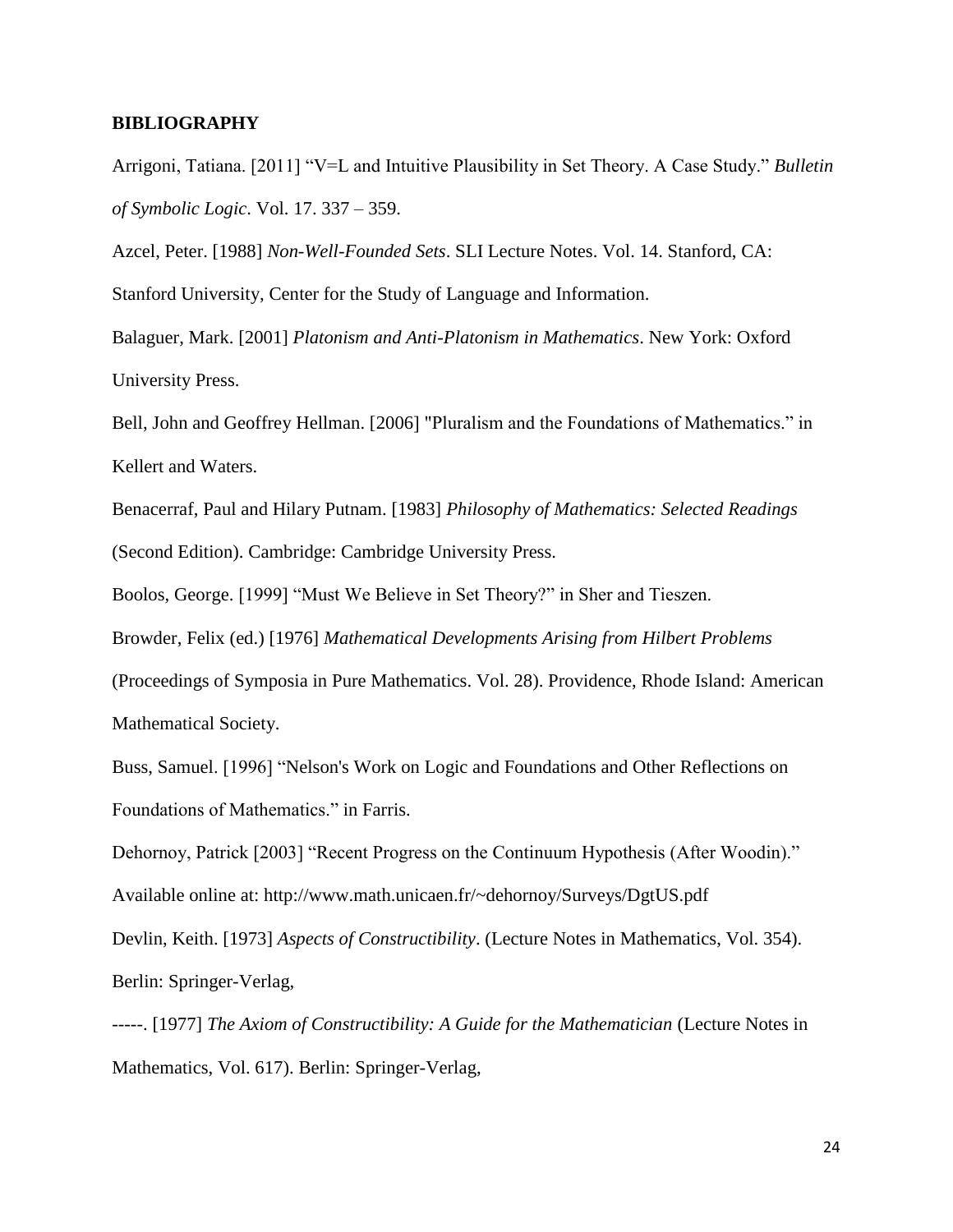-----. [1984] *Constructibility*. Berlin: Springer-Verlag.

Dummett, Michael. [1991] *The Logical Basis of Metaphysics*. Cambridge: Harvard University Press.

Farris, William (ed.) [2006] *Diffusion, Quantum Theory, and Radically Elementary Mathematics*. Princeton: Princeton University Press.

Feferman, Solomon. [2000] "Does Mathematics Need New Axioms?" *Bulletin of Symbolic Logic*. Vol. 6. 401 - 446.

Field, Hartry. [1980] *Science Without Numbers*. Princeton: Princeton University Press.

-----. [1989] *Realism, Mathematics, and Modality*. Oxford: Blackwell.

-----. [1998] "Which Undecidable Mathematical Sentences have Determinate Truth-Values?" in Laurence and Macdonald.

Foreman, Mathew. [1998] "Generic Large Cardinals: New Axioms for Mathematics?"

*Proceedings of the International Congress of Mathematicians, Vol. II*. Berlin.

Forster, Thomas. [2008] "The Iterative Conception of Set." *Review of Symbolic Logic.* Vol. 1. 97  $-110.$ 

-----. [Forthcoming] The Axioms of Set Theory. Cambridge University Press. Draft available online at: < [http://www.dpmms.cam.ac.uk/~tf/axiomsofsettheory.pdf>](http://www.dpmms.cam.ac.uk/~tf/axiomsofsettheory.pdf)

Fraenkel, Abraham, Yehoshua Bar-Hillel, and Azriel Levy. [1973] *Foundations of Set Theory*  (Studies in Logic and the Foundations of Mathematics, Volume 67)*.* New York: Elsevier Science Publishers.

Friedman, Harvey. [2002] *Philosophical Problems in Logic* (Lecture Notes). Princeton University.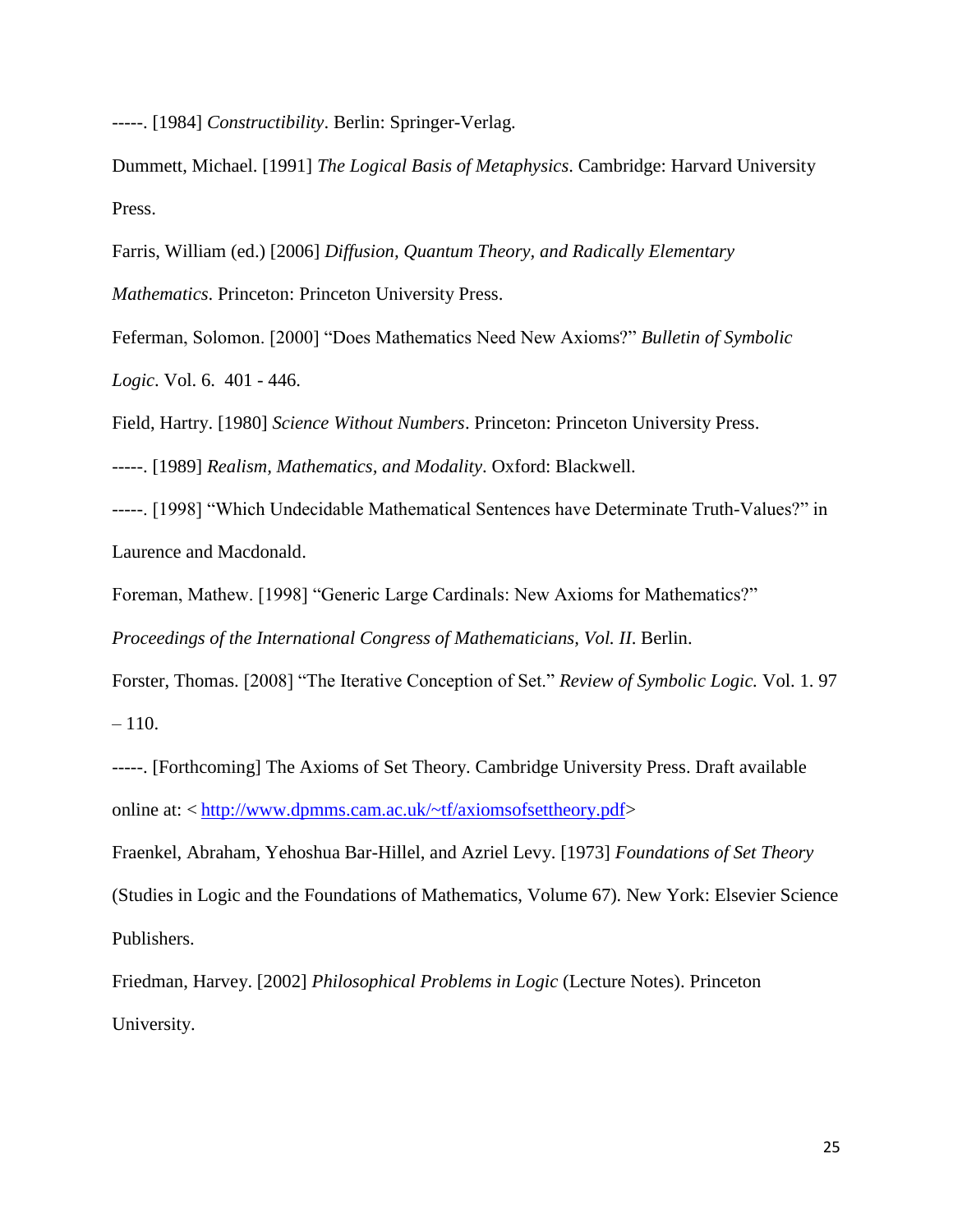Godel, Kurt. [1951] "Some Basic Theorems on the Foundations of Mathematics and their Philosophical Implications." in Rodriguez-Consuegra.

-----. [1964] "What is Cantor's Continuum Problem?" (Revised Version) in Benacerraf and Putnam. First appeared as [1947] *American Mathematical Monthly*. Vol. 54. 515 -- 525. Jensen, Ronald. [1995] "Inner Models and Large Cardinals." *Bulletin of Symbolic Logic*. Vol. 1. 393 -- 407.

Kellert, Stephen, Helen Longino, and C. Kenneth Waters (eds.) [2006] *Scientific Pluralism: Minnesota Studies in the Philosophy of Science, XIX.* Minneapolis, MN: University of Minnesota Press.

Kilmister, Clive W. [1980] "Zeno, Aristotle, Weyl and Shuard: Two-and-a-Half Millenia of Worries over Number." *Mathematical Gazette*. Vol. 64. 149 – 158.

Kino, Akino, John Myhill and Richard Vesley (eds.) [1970] *Intuitionism and Proof Theory*. Amsterdam and London: North-Holland Publishing.

Koellner, Peter. [2009] "On the Question of Absolute Undecidability" (Revised Version) in Parsons, Feferman, and Simpson. First appeared as [2006] *Philosophia Mathematica*. Vol. 14.  $153 - 188.$ 

Kreisel, George. [1967] "Observations on Popular Discussions of the Foundations of Mathematics." in Scott.

Kracht,Marcus, Maarten de Rijke, HeinrichWansing, and Michael Zakharyaschev (eds.) [1998]. Advances in Modal Logic. Vol. 1. (Berlin, 1996). Volume 87 of CSLI Lecture Notes. 307–359. Stanford, CA: CSLI.

Laurence, Stephen and Cynthia Macdonald. [1998] *Contemporary Readings in the Foundations of Metaphysics*. Oxford: Basil Blackwell.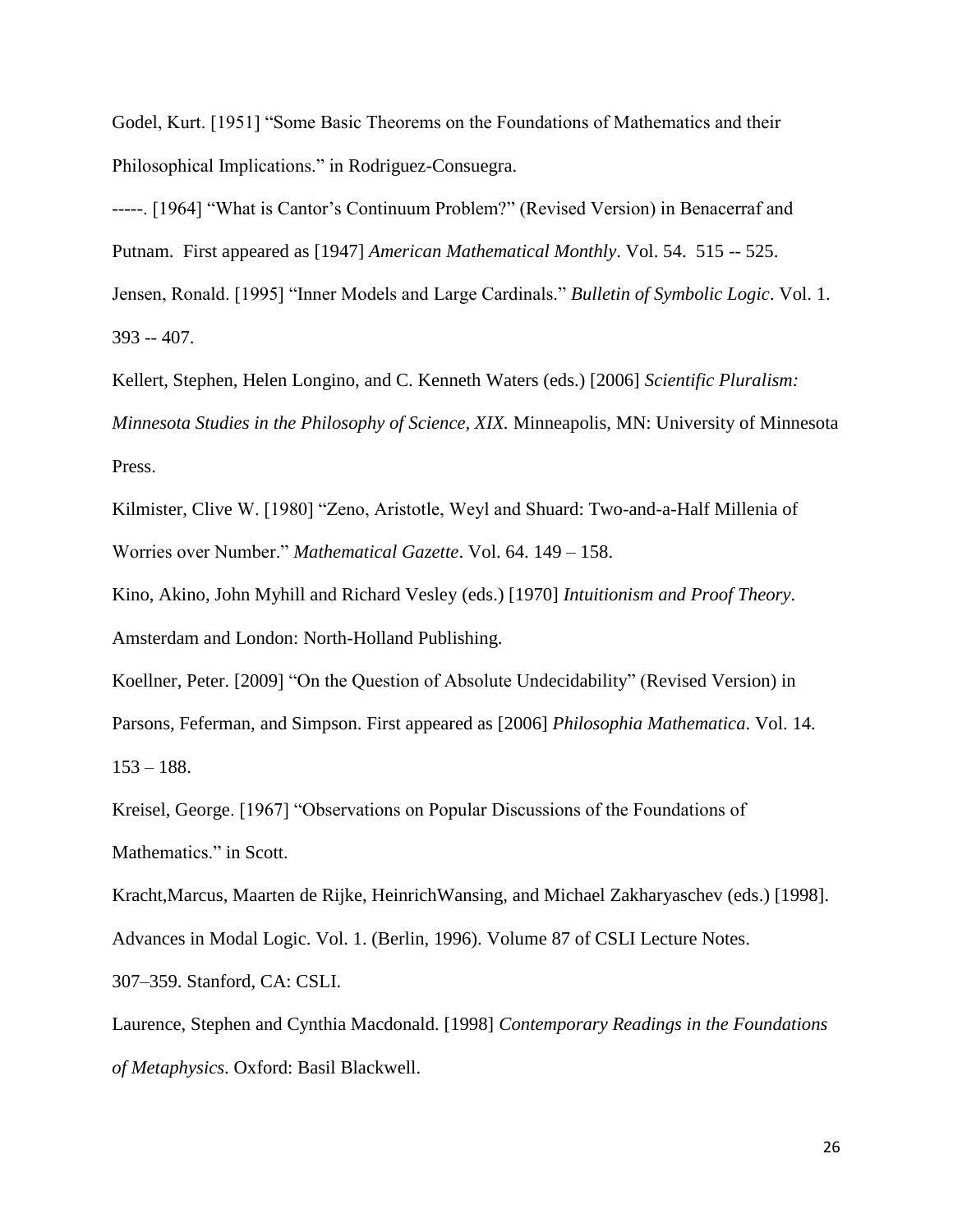Maddy, Penelope. [2011] *Defending the Axioms*. Oxford: Oxford University Press.

Martin, Donald. [1976] "Hilbert's First Problem: The Continuum Hypothesis." in Browder.

Nelson, Edward. [1986] *Predicative Arithmetic* (Mathematical Notes. No. 32). Princeton, NJ: Princeton University Press.

Parsons, Charles, Solomon Feferman, and Stephen G. Simpson. [2009] *Kurt Gödel: Essays for his Centennial (*Lecture Notes in Logic. Vol. 33). Association of Symbolic Logic.

Potter, Michael. [2004] *Set Theory and Its Philosophy: A Critical Introduction*. Oxford: Oxford University Press.

Quine, W.V.O.. [1937] "New Foundations for Mathematical Logic." *American Mathematical Monthly*. Vol. 44. 70 -- 80.

-----. [1969] *Set Theory and Its Logic*. (Revised Edition) Cambridge: Harvard University Press. Rodriguez-Consuegra, Francisco. [1995] *Kurt Gödel: Unpublished Philosophical Essays*. Berlin: Birkhauser Verlag.

Schiffer, Stephen. [2002] "Moral Realism and Indeterminacy." in Sosa and Villanueva. Schroeter, Laura, and Francois Schroeter. [2012] "Do Moral Realists Need Convergence?" Manuscript.

Scott, Dana. (ed.) [1967] *Axiomatic Set Theory* (Proceedings of Symposia in Pure Mathematics, V. XIII, Part I). Providence, RI: American Mathematical Association.

Shapiro, Stewart. [2000] *Philosophy of Mathematics: Structure and Ontology*. Oxford: Oxford University Press.

Sher, Gila. and Richard. Tieszen. [1999] *Between Logic and Intuition: Essays in Honor of Charles Parsons*. Cambridge: Cambridge University Press.